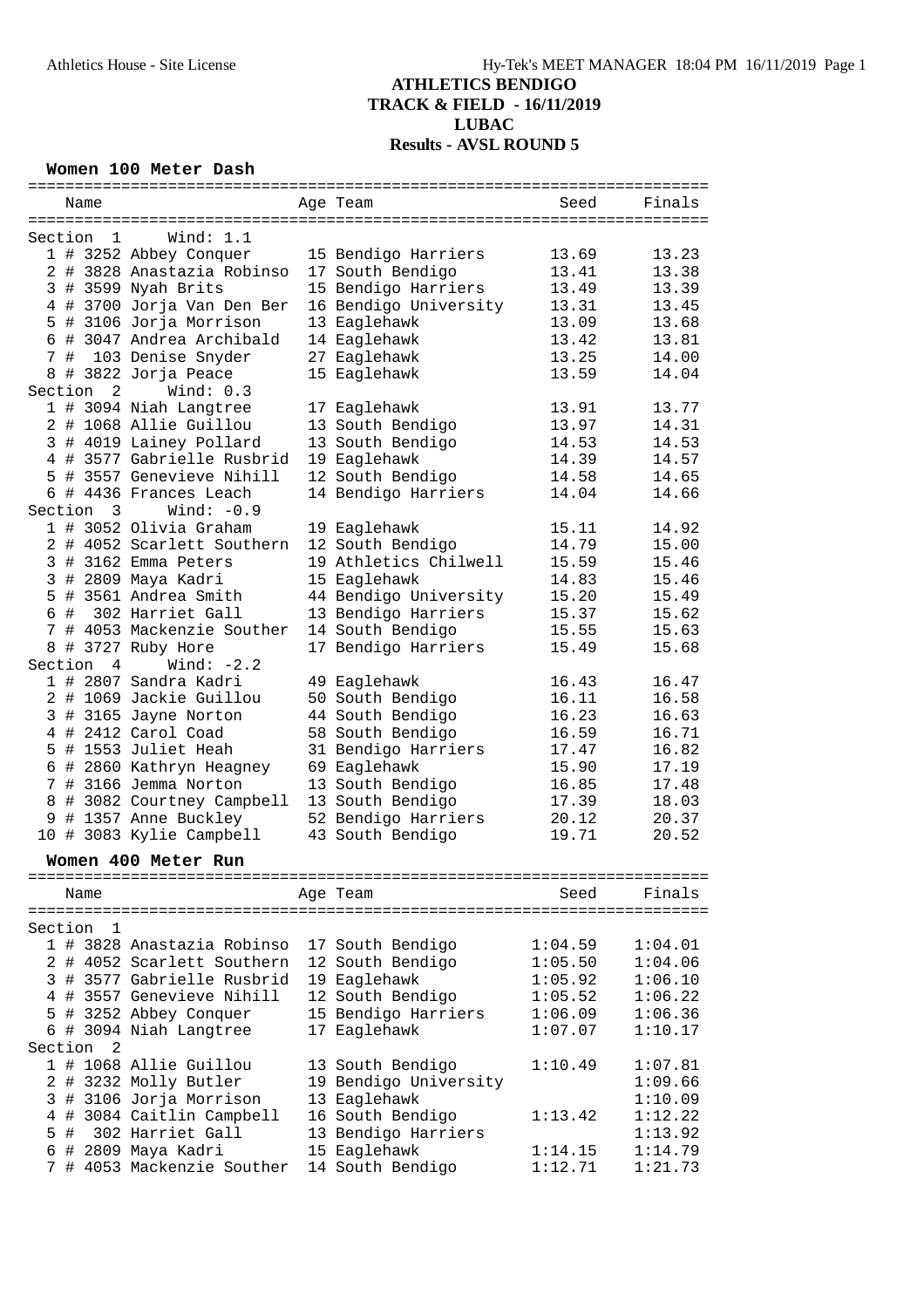### **....Women 400 Meter Run**

| Section<br>-3  |                            |                       |         |         |
|----------------|----------------------------|-----------------------|---------|---------|
|                | 1 # 3989 Emma Orme         | 12 South Bendigo      | 1:15.59 | 1:16.20 |
|                | 2 # 3559 Isabel Nihill     | 16 South Bendigo      | 1:16.07 | 1:18.06 |
|                | 3 # 1553 Juliet Heah       | 31 Bendigo Harriers   | 1:17.85 | 1:21.00 |
| Section 4      |                            |                       |         |         |
|                | 1 # 1455 Debby Kirne       | 54 South Bendigo      | 1:28.18 | 1:23.22 |
|                | 2 # 1069 Jackie Guillou    | 50 South Bendigo      | 1:24.11 | 1:23.66 |
|                | 3 # 2807 Sandra Kadri      | 49 Eaglehawk          | 1:23.72 | 1:24.83 |
|                | 4 # 1357 Anne Buckley      | 52 Bendigo Harriers   | 1:25.42 | 1:25.28 |
|                | 5 # 2412 Carol Coad        | 58 South Bendigo      | 1:31.80 | 1:26.45 |
|                | Men 100 Meter Dash         |                       |         |         |
|                |                            |                       |         |         |
| Name           |                            | Age Team              | Seed    | Finals  |
|                |                            |                       |         |         |
| 1<br>Section   | Wind: 2.1                  |                       |         |         |
|                | 1 # 1176 Kye Mason         | 17 Eaglehawk          | 10.80   | 11.30   |
|                | 2 # 3571 Angus McKindlay   | 16 Eaglehawk          | 11.83   | 11.64   |
|                | 3 # 2661 James Woods       | 16 South Bendigo      | 11.73   | 11.84   |
|                | 4 # 3855 Kenan Seebah      | 16 Eaglehawk          | 11.81   | 11.89   |
|                | 5 # 3345 James Bentley     | 15 Eaglehawk          | 11.84   | 11.92   |
| Section 2      | Wind: $-1.5$               |                       |         |         |
|                | 1 # 4417 Taine Bishop      | 14 Bendigo University |         | 11.83   |
|                | 2 # 3726 Daniel Baldwin    | 17 Bendigo Harriers   | 12.02   | 12.02   |
|                | 3 # 3281 Oliver Muggleton  | 17 South Bendigo      | 12.23   | 12.29   |
|                | 4 # 3044 Corey Heagney     | 16 Eaglehawk          | 12.38   | 12.51   |
|                | 5 # 4119 Alex Pitt         | 15 Bendigo Harriers   |         | 12.58   |
|                | 6 # 3401 Liam Gay          | 15 South Bendigo      | 12.48   | 12.61   |
|                | 7 #11099 xMatt Di Petta    | 14 Unattached         |         | X13.07  |
|                | 8 #11100 xSam McKindlay    | 14 Unattached         |         | X13.75  |
| Section 3      | Wind: $-0.7$               |                       |         |         |
|                | $1$ # 4375 Sam Storer      | 27 Eaglehawk          | 13.06   | 12.63   |
|                | 2 # 4542 Luka Markovic     | 16 South Bendigo      |         | 12.82   |
|                | 3 # 3538 David Chisholm    | 51 Eaglehawk          | 12.91   | 12.95   |
|                | 4 # 4120 Xavier Pitt       | 13 Bendigo Harriers   | 13.23   | 13.19   |
|                | 5 # 3167 Aaron Norton      | 40 South Bendigo      | 13.26   | 13.27   |
|                | 6 # 1261 Antony Langdon    | 51 Eaglehawk          | 13.28   | 13.69   |
| Section 4      | Wind: $-0.7$               |                       |         |         |
|                | 1 # 3952 Nicholas Alexande | 15 South Bendigo      | 13.60   | 13.55   |
|                | 2 # 4461 Quinn Grey        | 15 South Bendigo      | 13.95   | 13.59   |
|                | 3 # 4318 Peter Clarke      | 48 Bendigo Harriers   | 13.61   | 13.61   |
|                | 4 # 3970 Neil Shaw         | 46 Bendigo Harriers   | 13.49   | 13.63   |
|                | 5 # 2808 Christopher Kadri | 50 Eaglehawk          | 13.85   | 13.75   |
|                | 6 # 3086 Gregory Hilson    | 50 South Bendigo      | 13.81   | 13.86   |
|                | 6 # 3971 Brody Shaw        | 14 Bendigo Harriers   | 13.47   | 13.86   |
|                | 8 # 2482 Terry Hicks       | 65 Eaglehawk          | 13.87   | 14.20   |
|                | 9 # 3445 Keenan Seymour    | 12 South Bendigo      | 13.72   | 14.58   |
| Section<br>5   | Wind: 0.7                  |                       |         |         |
|                | 1 # 1012 Leigh Browell     | 45 South Bendigo      | 14.33   | 14.60   |
|                | 2 # 2714 Ross Douglas      | 53 Bendigo University | 15.21   | 15.12   |
|                | 3 # 3480 Geoff Shaw        | 71 Bendigo Harriers   | 14.87   | 15.53   |
|                | 4 # 4249 Connor Clarke     | 14 Bendigo Harriers   | 15.63   | 16.41   |
|                | -- # 2931 Geoff Jordan     | 50 Bendigo Harriers   | 14.30   |         |
| Section<br>- 6 | Wind: $-1.9$               |                       |         | DNF     |
|                | 1 #11005 xKai Norton       | 10 Unattached         | 16.22   | X16.06  |
|                |                            |                       |         | 17.35   |
|                | 2 # 3075 Peter Savage      | 65 Eaglehawk          | 17.33   |         |
|                | 3 # 3270 Jasper Seymour    | 10 South Bendigo      | 18.93   | 18.26   |
|                | 4 # 4204 Stephen Ryan      | 63 Eaglehawk          | 17.36   | 18.62   |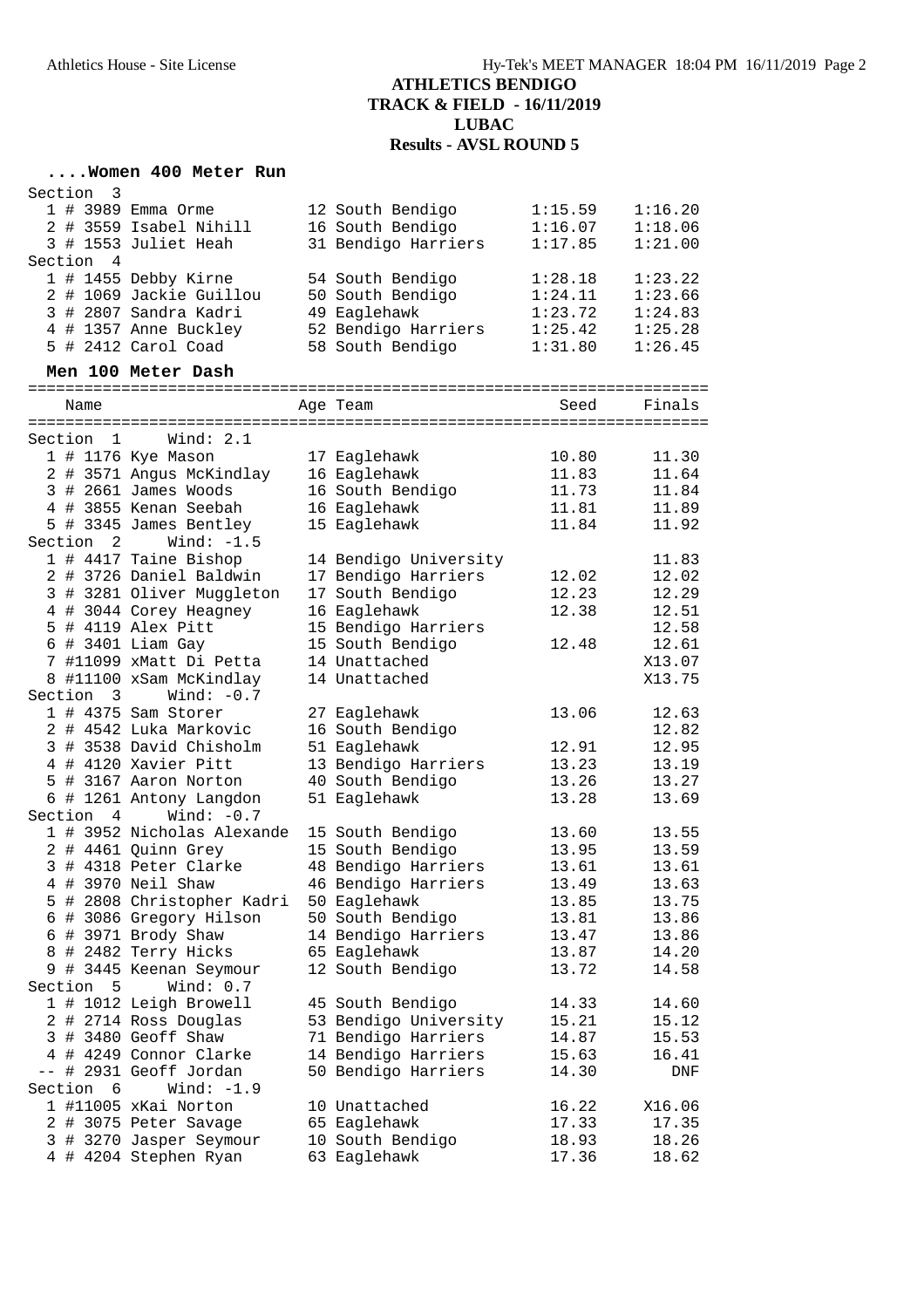#### **Men 400 Meter Run**

| =========    |                |                                                | :========== <b>:</b>                      | ============================ |                    |
|--------------|----------------|------------------------------------------------|-------------------------------------------|------------------------------|--------------------|
|              | Name           |                                                | Age Team                                  | Seed                         | Finals             |
|              |                |                                                |                                           |                              |                    |
| Section      | 1              |                                                |                                           |                              |                    |
|              |                | 1 # 3345 James Bentley                         | 15 Eaglehawk                              | 51.29                        | 50.92              |
|              |                | 2 # 3855 Kenan Seebah                          | 16 Eaglehawk                              | 55.37                        | 52.98              |
|              |                | 3 # 3571 Angus McKindlay                       | 16 Eaglehawk                              | 55.03                        | 53.41              |
|              |                | 4 # 1176 Kye Mason                             | 17 Eaglehawk                              | 53.83                        | 53.64              |
|              |                |                                                |                                           |                              |                    |
| 5            |                | # 3281 Oliver Muggleton                        | 17 South Bendigo                          | 55.01                        | 54.05              |
|              |                | $6$ # 4119 Alex Pitt                           | 15 Bendigo Harriers                       |                              | 54.42              |
|              |                | 7 # 4267 Arshdeep Singh                        | 16 South Bendigo                          | 56.11                        | 57.97              |
| Section      | 2              |                                                |                                           |                              |                    |
|              |                | 1 # 3538 David Chisholm                        | 51 Eaglehawk                              | 59.29                        | 59.00              |
|              |                | 2 # 3952 Nicholas Alexande                     | 15 South Bendigo                          | 1:00.35                      | 1:00.38            |
|              |                | 3 # 3167 Aaron Norton                          | 40 South Bendigo                          | 1:01.01                      | 1:00.93            |
|              |                | 4 # 3044 Corey Heagney                         | 16 Eaglehawk                              | 1:01.17                      | 1:04.61            |
| Section      | 3              |                                                |                                           |                              |                    |
|              |                | $1$ # 4375 Sam Storer                          | 27 Eaglehawk                              | 1:01.93                      | 59.49              |
|              |                | 2 # 3558 Bernard Nihill                        | 14 South Bendigo                          | 1:05.04                      | 1:01.87            |
| 3            |                | # 1261 Antony Langdon                          | 51 Eaglehawk                              | 1:03.26                      | 1:01.91            |
|              |                | 4 # 4148 Taine Lang                            |                                           | 1:02.00                      | 1:03.25            |
|              |                |                                                | 16 Bendigo Harriers                       |                              |                    |
|              |                | 5 # 4318 Peter Clarke                          | 48 Bendigo Harriers                       | 1:05.26                      | 1:04.49            |
|              |                | 6 # 4461 Quinn Grey                            | 15 South Bendigo                          |                              | 1:04.96            |
|              |                | 7 # 4542 Luka Markovic                         | 16 South Bendigo                          |                              | 1:05.02            |
|              |                | -- # 1012 Leigh Browell                        | 45 South Bendigo                          | 1:08.41                      | <b>DNF</b>         |
| Section      | $\overline{4}$ |                                                |                                           |                              |                    |
|              |                | 1 # 2808 Christopher Kadri                     | 50 Eaglehawk                              | 1:13.53                      | 1:12.82            |
|              |                | 2 # 4249 Connor Clarke                         | 14 Bendigo Harriers                       | 1:19.25                      | 1:21.77            |
|              |                | 3 # 3904 Kevin Shanahan                        | 63 Eaglehawk                              | 1:26.32                      | 1:24.57            |
|              |                |                                                |                                           |                              |                    |
|              |                |                                                |                                           |                              |                    |
|              |                | 4 # 2234 Hunter Gill                           | 71 Bendigo Harriers                       |                              | 1:34.95            |
|              |                | Men 110 Meter Hurdles                          |                                           |                              |                    |
|              |                | ==============================                 | ==================================        |                              |                    |
|              | Name           |                                                | Aqe Team                                  | Seed                         | Finals             |
| ============ |                |                                                |                                           |                              |                    |
| Section      | $\mathbf{1}$   | Wind: 0.1                                      |                                           |                              |                    |
|              |                | 1 # 2661 James Woods                           | 16 South Bendigo                          |                              | 16.22              |
|              |                |                                                |                                           |                              |                    |
|              |                | Mixed 1500 Meter Run                           |                                           |                              |                    |
|              |                |                                                |                                           |                              |                    |
|              | Name           |                                                | Age Team                                  | Seed                         | Finals             |
|              |                |                                                |                                           |                              |                    |
| Section      | 1              |                                                |                                           |                              |                    |
|              |                | 1 # 1824 Logan Tickell                         | M13 South Bendigo                         | 4:39.16                      | 4:39.74            |
|              |                | 2 # 4148 Taine Lang                            | M16 Bendigo Harriers                      | 4:50.23                      | 4:42.79            |
| 3            |                | # 3558 Bernard Nihill                          | M14 South Bendigo                         | 4:56.82                      | 4:51.55            |
|              |                | 4 # 3519 Russell Jenkins                       | M58 Bendigo University                    | 4:59.55                      | 4:59.07            |
|              |                | 5 # 4231 Luke Matthews                         | M38 Bendigo Harriers                      | 4:56.67                      | 5:07.24            |
|              |                | 6 # 4299 Thomas McArthur                       | M13 South Bendigo                         |                              | 5:17.01            |
| 7            |                | # 3086 Gregory Hilson                          | M50 South Bendigo                         | 5:35.97                      | 5:19.91            |
| 8            |                | # 3084 Caitlin Campbell                        |                                           | 5:34.35                      | 5:30.43            |
| 9            |                |                                                | W16 South Bendigo                         |                              |                    |
|              |                | # 3443 Tiffany Bussem Jo                       | W18 Bendigo Harriers                      | 5:33.24                      | 5:30.99            |
|              |                | 10 # 3577 Gabrielle Rusbrid W19 Eaglehawk      |                                           | 5:34.90                      | 5:32.79            |
|              |                | 11 # 3232 Molly Butler                         | W19 Bendigo University                    | 5:38.70                      | 5:47.37            |
| $--$         |                | # 3645 Michael Preece                          | M25 Bendigo Harriers                      | 4:12.84                      | DNF                |
| Section      | 2              |                                                |                                           |                              |                    |
|              |                | 1 # 1357 Anne Buckley                          | W52 Bendigo Harriers                      | 6:03.37                      | 5:50.05            |
|              |                | 2 # 1012 Leigh Browell<br>3 # 1553 Juliet Heah | M45 South Bendigo<br>W31 Bendigo Harriers | 6:09.90<br>6:03.14           | 5:51.24<br>6:03.70 |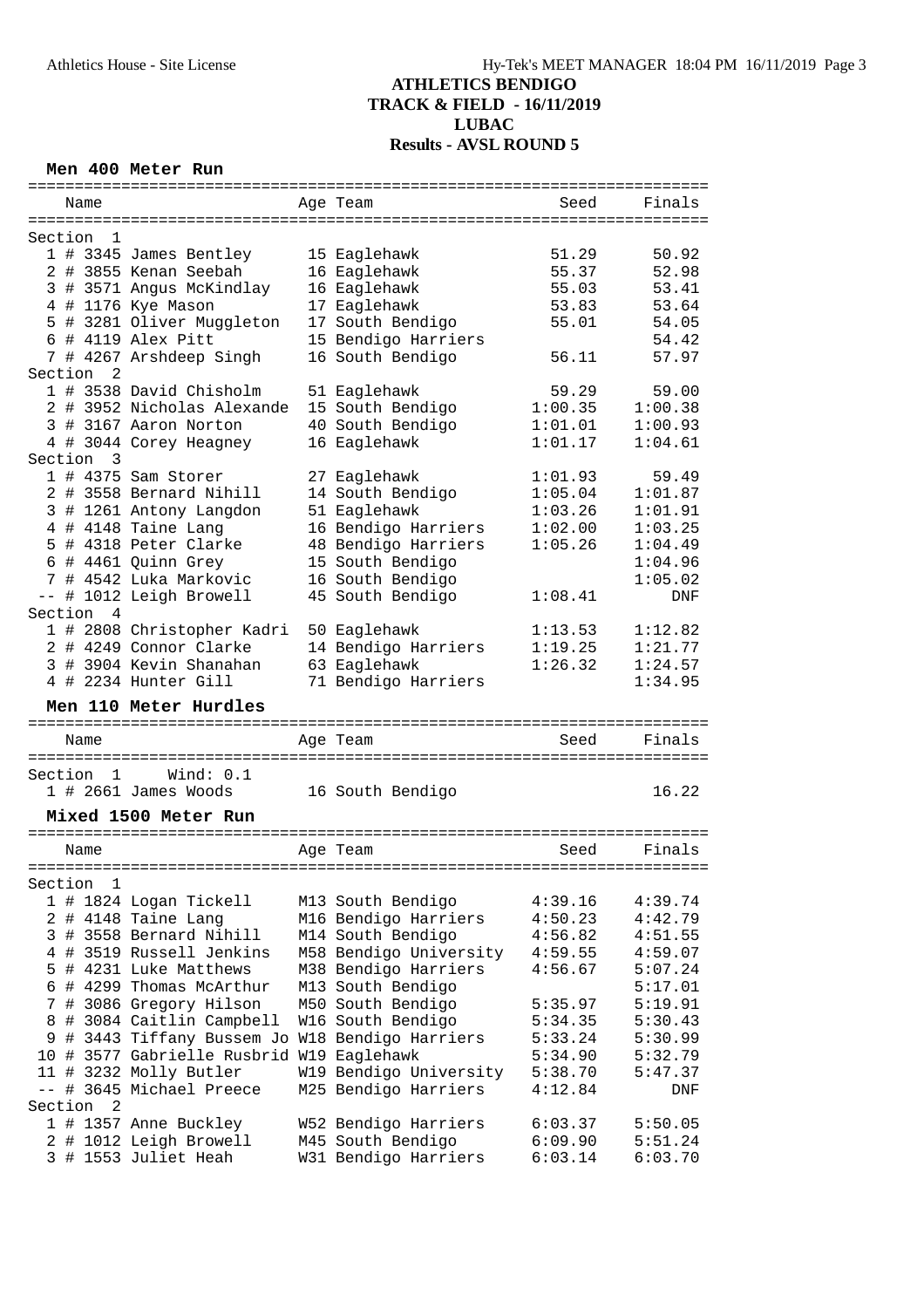### **....Mixed 1500 Meter Run**

| 8<br>9 |                                                 | 4 # 3559 Isabel Nihill<br>5 # 1455 Debby Kirne<br>6 # 2714 Ross Douglas<br>7 # 2234 Hunter Gill<br># 3480 Geoff Shaw<br># 2999 Jennifer Payne<br>10 # 3699 Melissa Douglas<br>11 # 3083 Kylie Campbell | W16 South Bendigo<br>W54 South Bendigo<br>M53 Bendigo University<br>M71 Bendigo Harriers<br>M71 Bendigo Harriers<br>W63 South Bendigo<br>W45 Bendigo University<br>W43 South Bendigo | 5:56.34<br>6:32.91<br>6:37.56<br>6:31.43<br>7:00.73<br>7:30.62<br>5:54.05<br>8:35.67 | 6:19.70<br>6:19.88<br>6:28.59<br>6:32.93<br>6:39.23<br>7:22.94<br>7:41.55<br>8:31.30 |
|--------|-------------------------------------------------|--------------------------------------------------------------------------------------------------------------------------------------------------------------------------------------------------------|--------------------------------------------------------------------------------------------------------------------------------------------------------------------------------------|--------------------------------------------------------------------------------------|--------------------------------------------------------------------------------------|
|        |                                                 | Mixed 80 Meter Hurdles                                                                                                                                                                                 |                                                                                                                                                                                      |                                                                                      |                                                                                      |
|        | Name                                            | ==========================                                                                                                                                                                             | =================================<br>Age Team                                                                                                                                        | Seed                                                                                 | Finals                                                                               |
|        |                                                 |                                                                                                                                                                                                        |                                                                                                                                                                                      |                                                                                      |                                                                                      |
|        | Section 1                                       | Wind: 0.6<br>1 # 3764 Toni Phillips<br>2 # 4052 Scarlett Southern W12 South Bendigo<br>3 # 3227 Joan Self<br>4 # 3989 Emma Orme                                                                        | W47 Preston<br>W62 South Bendigo<br>W12 South Bendigo                                                                                                                                | 15.05<br>20.74<br>16.96                                                              | 14.98<br>15.25<br>19.37<br>19.38                                                     |
|        |                                                 | Mixed 90 Meter Hurdles                                                                                                                                                                                 |                                                                                                                                                                                      |                                                                                      |                                                                                      |
|        | Name                                            |                                                                                                                                                                                                        | Age Team                                                                                                                                                                             | Seed                                                                                 | Finals                                                                               |
|        |                                                 |                                                                                                                                                                                                        |                                                                                                                                                                                      |                                                                                      |                                                                                      |
|        |                                                 | 1 # 4053 Mackenzie Souther W14 South Bendigo                                                                                                                                                           |                                                                                                                                                                                      | 20.53                                                                                | 20.51                                                                                |
|        |                                                 | Mixed 100 Meter Hurdles                                                                                                                                                                                |                                                                                                                                                                                      |                                                                                      |                                                                                      |
|        | Name                                            |                                                                                                                                                                                                        | Age Team                                                                                                                                                                             | Seed<br>=======================                                                      | Finals                                                                               |
| 2#     | Section<br>$\mathbf{1}$<br>Section <sub>2</sub> | Wind: 0.1<br>1 # 3538 David Chisholm<br>2 # 2931 Geoff Jordan<br>Wind: $-2.8$<br>1 # 3822 Jorja Peace<br>103 Denise Snyder<br>3 # 4461 Quinn Grey<br>4 # 4249 Connor Clarke<br>5 # 1553 Juliet Heah    | M51 Eaglehawk<br>M50 Bendigo Harriers<br>W15 Eaglehawk<br>W27 Eaglehawk<br>M15 South Bendigo<br>M14 Bendigo Harriers<br>W31 Bendigo Harriers                                         | 17.59<br>19.82<br>22.36<br>22.90                                                     | 18.37<br>19.82<br>16.72<br>17.49<br>21.32<br>22.51<br>28.73                          |
|        |                                                 | Mixed 2000 Meter Steeplechase                                                                                                                                                                          |                                                                                                                                                                                      |                                                                                      |                                                                                      |
|        |                                                 |                                                                                                                                                                                                        |                                                                                                                                                                                      |                                                                                      |                                                                                      |
|        | Name                                            |                                                                                                                                                                                                        | Age Team                                                                                                                                                                             | Seed                                                                                 | Finals                                                                               |
|        | Section<br>$\mathbf{1}$                         |                                                                                                                                                                                                        |                                                                                                                                                                                      |                                                                                      |                                                                                      |
|        |                                                 | 1 # 3865 Tullie Rowe<br>2 #11017 xMax Rowe<br>3 # 4148 Taine Lang                                                                                                                                      | W15 Bendigo University<br>M13 Unattached<br>M16 Bendigo Harriers                                                                                                                     | 7:41.36<br>8:12.95                                                                   | 7:12.86<br>X7:17.60<br>7:25.74                                                       |
|        |                                                 | 4 # 2780 Phoebe Lonsdale<br>5 #11044 xTanner Fear<br>6 # 3044 Corey Heagney                                                                                                                            | W14 Bendigo University<br>M12 Unattached<br>M16 Eaglehawk                                                                                                                            | 9:10.21<br>8:51.46                                                                   | 8:16.53<br>X8:16.75<br>8:30.42                                                       |
|        | 7#                                              | 302 Harriet Gall<br>8 #11043 xLewis Lonsdale<br>9 # 3561 Andrea Smith<br>10 # 4198 Sara Berg                                                                                                           | W13 Bendigo Harriers<br>M12 Unattached<br>W44 Bendigo University<br>W16 South Bendigo                                                                                                | 9:20.68                                                                              | 8:58.06<br>X9:00.91<br>9:03.54<br>9:44.48                                            |
|        |                                                 | 11 # 3904 Kevin Shanahan<br>12 # 3727 Ruby Hore<br>13 # 2807 Sandra Kadri<br>14 # 2860 Kathryn Heagney                                                                                                 | M63 Eaglehawk<br>W17 Bendigo Harriers<br>W49 Eaglehawk<br>W69 Eaglehawk                                                                                                              | 9:45.93                                                                              | 9:46.70<br>10:54.29<br>11:08.05<br>11:22.55                                          |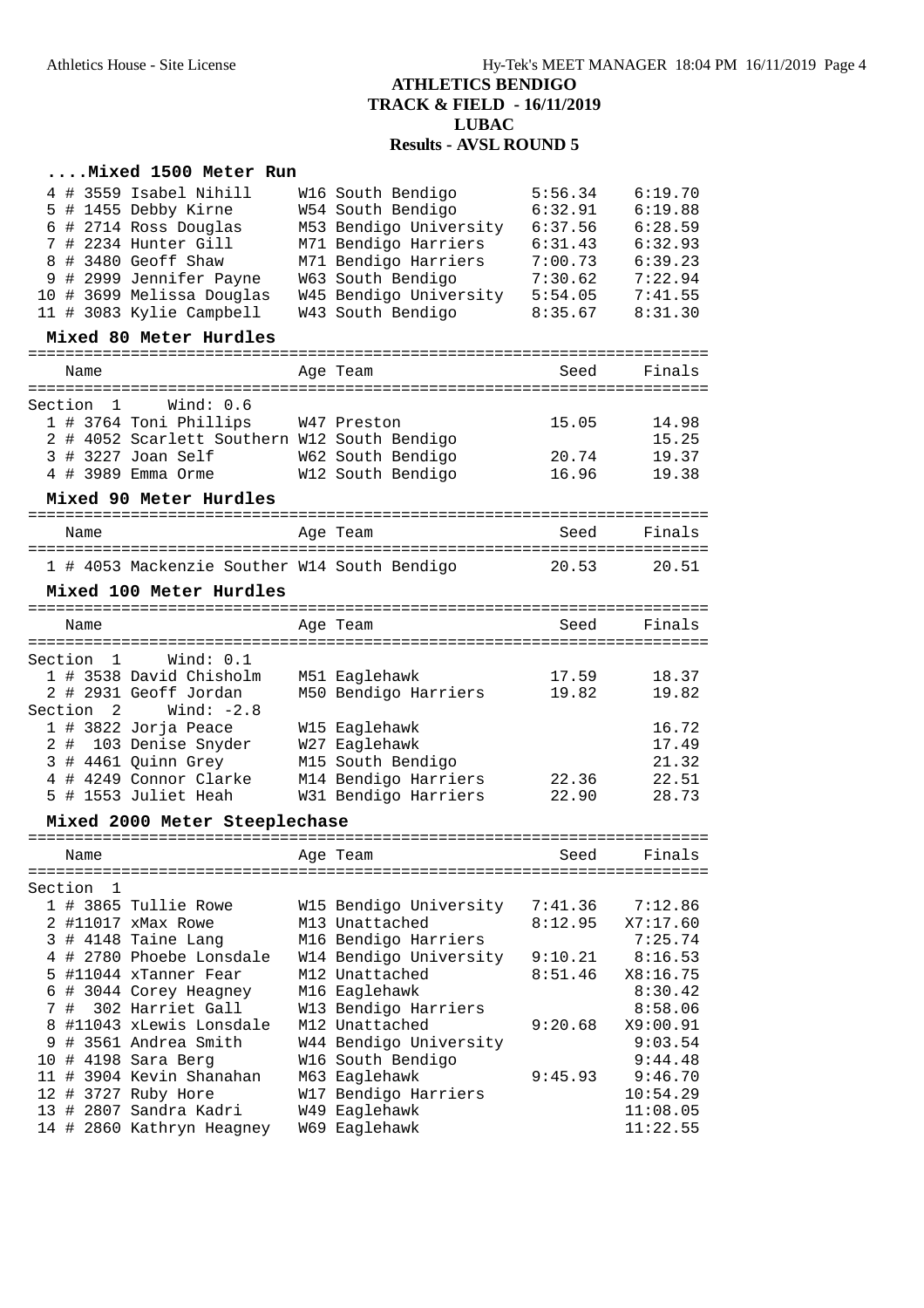#### **Mixed 3000 Meter Steeplechase** ========================================================================= Name Age Team Seed Finals ========================================================================= 1 # 1553 Juliet Heah W31 Bendigo Harriers 14:58.66 16:29.56 **Mixed 4x100 Meter Relay** ========================================================================= Team Seed Finals ========================================================================= 1 Eaglehawk 'E' 45.06 1) #3855 Kenan Seebah 16 2) #1176 Kye Mason 17 3) #3345 James Bentley 15 4) #3571 Angus McKindlay 16 2 South Bendigo 'D' 48.50 1) #3401 Liam Gay 15 2) #3281 Oliver Muggleton 17 3) #2661 James Woods 16 4) #3952 Nicholas Alexander 15 3 Eaglehawk 'G' X49.36 1) #11099 xMatt Di Petta 14 2) #11100 xSam McKindlay 14 3) #11098 xBrady Rowles 18 4) #4375 Sam Storer 27 4 Eaglehawk 'F' 53.18 1) #3172 %Timothy Sullivan 44 2) #3538 David Chisholm 51 3) #2808 Christopher Kadri 50 4) #1261 Antony Langdon 51 5 South Bendigo 'E' 53.90 1) #1012 Leigh Browell 45 2) #4461 Quinn Grey 15 3) #4267 Arshdeep Singh 16 4) #3086 Gregory Hilson 50 6 Eaglehawk 'D' 1:13.30 1) #3904 Kevin Shanahan 63 2) #2482 Terry Hicks 65 3) #3075 Peter Savage 65 4) #4204 Stephen Ryan 63 Section 2<br>1 Bendigo Harriers 'A' 1 Bendigo Harriers 'A' 53.71 1) #3599 Nyah Brits 15 2) #3252 Abbey Conquer 15 3) #3874 Monique Gavriliadis 15 4) #4078 Tiahna Robinson 15 2 Eaglehawk 'C' 55.35 1) #3094 Niah Langtree 17 2) #103 Denise Snyder 27 3) #3577 Gabrielle Rusbridge 19 4) #3052 Olivia Graham 19 3 Eaglehawk 'A' 55.69 1) #3047 Andrea Archibald 14 2) #2809 Maya Kadri 15 3) #3822 Jorja Peace 15 4) #3106 Jorja Morrison 13 4 South Bendigo 'A' 58.87 1) #3989 Emma Orme 12 2) #4019 Lainey Pollard 13 3) #1068 Allie Guillou 13 4) #3082 Courtney Campbell 13 5 South Bendigo 'B' 1:03.03 1) #3828 Anastazia Robinson 17 2) #105 Emma Berg 18 3) #3084 Caitlin Campbell 16 4) #4198 Sara Berg 16 6 South Bendigo 'C' 1:09.89 1) #1069 Jackie Guillou 50 2) #1455 Debby Kirne 54 3) #2999 Jennifer Payne 63 4) #2412 Carol Coad 58 7 Eaglehawk 'B' 1:18.03 1) #3007 Leah Langtree 43 2) #2860 Kathryn Heagney 69 3) #2807 Sandra Kadri 49 4) #3347 Natasha Fullerton 45 **Mixed Pole Vault** ========================================================================= Name **Age Team** Age Team Seed Finals ========================================================================= Flight 1 1 # 2661 James Woods M16 South Bendigo 4.65m 4.40m 2 # 3480 Geoff Shaw M71 Bendigo Harriers 2.90m 2.90m 3 # 2931 Geoff Jordan M50 Bendigo Harriers 2.20m 2.40m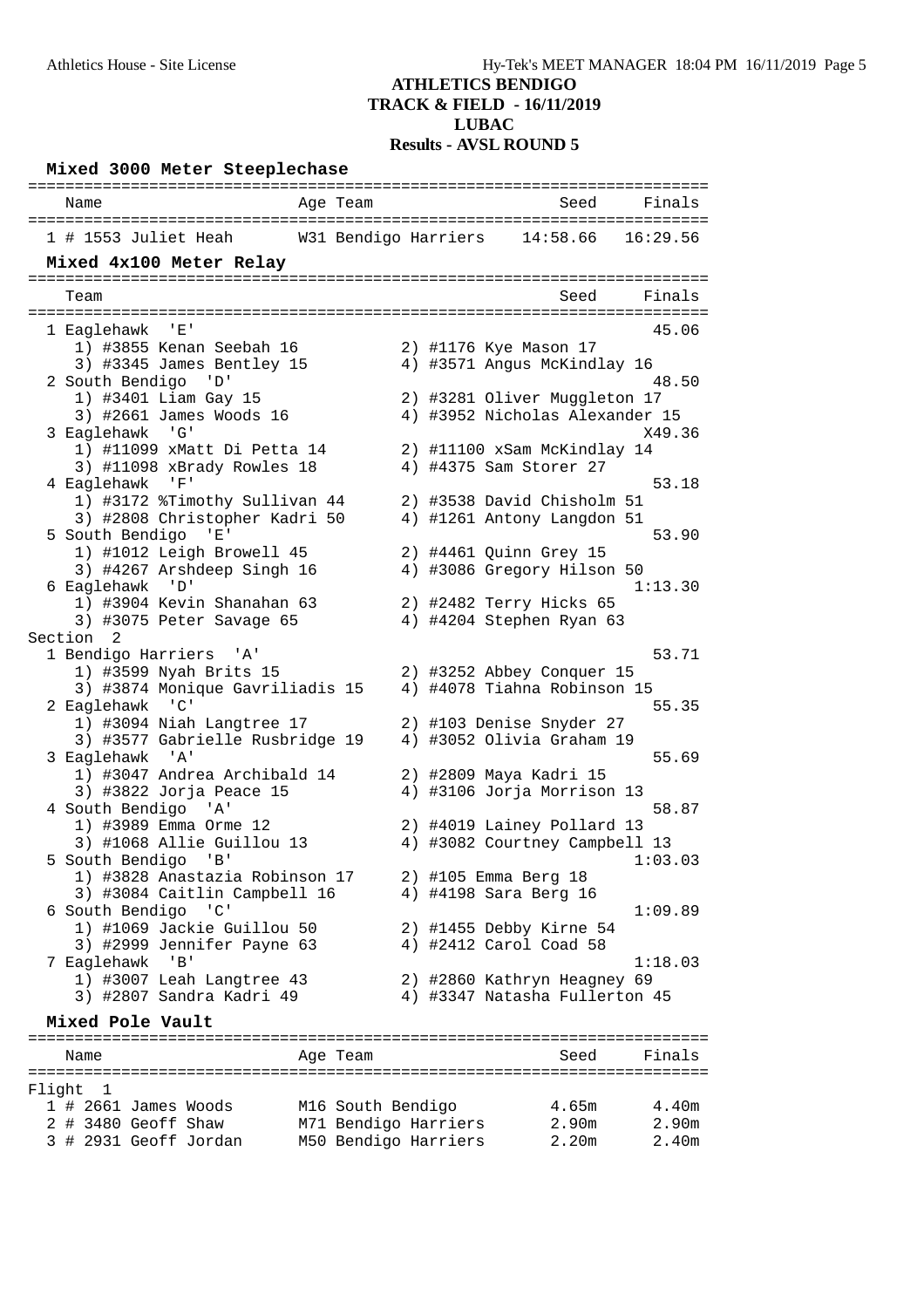### **Mixed Long Jump**

| Wind<br>Seed<br>Finals<br>Name<br>Age Team<br>X4.62m<br>0.6<br>1 #11099 xMatt Di Petta<br>M14 Unattached<br>0.5<br>2 # 2808 Christopher Kadri M50 Eaglehawk<br>4.27m<br>4.25m<br>3 #11100 xSam McKindlay<br>0.4<br>M14 Unattached<br>X4.14m<br>4 # 3561 Andrea Smith<br>3.51m<br>0.4<br>W44 Bendigo University<br>3.79m<br>2.7<br>5 #11005 xKai Norton<br>3.78m<br>X3.64m<br>M10 Unattached<br>6 # 3764 Toni Phillips<br>$+0.0$<br>W47 Preston<br>3.54m<br>3.56m<br>7 # 3082 Courtney Campbell W13 South Bendigo<br>3.22m<br>3.40m<br>$+0.0$<br>8 # 3047 Andrea Archibald<br>0.8<br>W14 Eaglehawk<br>4.00m<br>3.31m<br>9 # 3166 Jemma Norton<br>3.23m<br>$+0.0$<br>W13 South Bendigo<br>3.05m<br>10 # 3227 Joan Self<br>$\ensuremath{\text{0}}$ . $\ensuremath{\text{1}}$<br>W62 South Bendigo<br>3.40m<br>3.15m<br>11 # 2807 Sandra Kadri<br>$+0.0$<br>W49 Eaglehawk<br>2.79m<br>2.91 <sub>m</sub><br>12 # 1069 Jackie Guillou<br>W50 South Bendigo<br>2.73m<br>2.88m<br>$+0.0$<br>13 # 3346 Mason Fullerton<br>M12 Eaglehawk<br>2.80m<br>2.87m<br>$+0.0$<br>14 #11043 xLewis Lonsdale<br>3.22m<br>1.3<br>M12 Unattached<br>X2.86m<br>3.26m<br>0.8<br>15 # 2860 Kathryn Heagney<br>W69 Eaglehawk<br>2.84m<br>$+0.0$<br>16 # 3445 Keenan Seymour<br>M12 South Bendigo<br>3.35m<br>2.69m<br>17 # 3347 Natasha Fullerton W45 Eaglehawk<br>$+0.0$<br>2.46m<br>2.46m<br>-- # 3270 Jasper Seymour<br>M10 South Bendigo<br><b>FOUL</b><br>Flight 2<br>1 # 3044 Corey Heagney<br>5.92m<br>6.11m<br>$-3.3$<br>M16 Eaglehawk<br>2 #11017 xMax Rowe<br>M13 Unattached<br>3.96m<br>X4.27m<br>$-3.9$<br>3#<br>302 Harriet Gall<br>$0.1\,$<br>W13 Bendigo Harriers<br>4.20m<br>4.22m<br>$+0.0$<br>4 # 3348 Keely Fullerton<br>W14 Eaglehawk<br>3.87m<br>4.17m<br>5 # 4249 Connor Clarke<br>M14 Bendigo Harriers<br>3.83m<br>4.10m<br>$+0.0$<br>6 # 3480 Geoff Shaw<br>M71 Bendigo Harriers<br>3.96m<br>4.02m<br>$-1.9$<br>$-2.4\,$<br>W19 Athletics Chilwell<br>7 # 3162 Emma Peters<br>3.84m<br>3.95m<br>0.3<br>8 # 1261 Antony Langdon<br>M51 Eaglehawk<br>4.38m<br>3.92m<br>9 # 1068 Allie Guillou<br>W13 South Bendigo<br>$-2.0$<br>3.66m<br>3.85m<br>W17 Bendigo Harriers<br>$-1.5$<br>10 # 3727 Ruby Hore<br>3.04m<br>3.70m<br>11 # 2780 Phoebe Lonsdale<br>W14 Bendigo University<br>3.71m<br>3.67m<br>$-0.3$<br>12 # 2714 Ross Douglas<br>M53 Bendigo University<br>3.39m<br>3.57m<br>$+0.0$<br>13 # 4019 Lainey Pollard<br>W13 South Bendigo<br>3.78m<br>3.45m<br>$-1.7$<br>3.25m<br>$-0.9$<br>14 # 2412 Carol Coad<br>W58 South Bendigo<br>3.09m<br>$-5.5$<br>15 # 4204 Stephen Ryan<br>M63 Eaglehawk<br>2.69m<br>2.70m<br>16 # 1554 Narelle Messerle<br>W61 Ringwood<br>2.69m<br>$+0.0$<br>W16 South Bendigo<br>-- # 3084 Caitlin Campbell<br>3.74m<br><b>FOUL</b><br>Flight<br>$\overline{\mathbf{3}}$<br>1 # 3571 Angus McKindlay<br>M16 Eaglehawk<br>5.38m<br>5.79m<br>$-0.4$<br>5.22m<br>2 # 4375 Sam Storer<br>M27 Eaglehawk<br>4.84m<br>$-0.1$<br>5.40m<br>4.95m<br>$-1.3$<br>3<br>#<br>103 Denise Snyder<br>W27 Eaglehawk<br># 3252 Abbey Conquer<br>W15 Bendigo Harriers<br>4.33m<br>4.82m<br>$-0.3$<br>4<br>M50 South Bendigo<br>4.64m<br>$-1.3$<br>5<br># 3086 Gregory Hilson<br>4.66m<br>6<br># 4120 Xavier Pitt<br>M13 Bendigo Harriers<br>4.55m<br>$-0.3$<br>7<br># 3599 Nyah Brits<br>W15 Bendigo Harriers<br>4.54m<br>4.48m<br>$-5.3$<br>$-0.3$<br># 3828 Anastazia Robinso W17 South Bendigo<br>4.67m<br>4.41m<br>8<br>9 # 4318 Peter Clarke<br>4.40m<br>$\textcolor{red}{\mathbf{-2.4}}$<br>M48 Bendigo Harriers<br>4.43m<br>10 # 3106 Jorja Morrison<br>4.50m<br>4.37m<br>$-3.7$<br>W13 Eaglehawk<br>11 # 4461 Quinn Grey<br>4.20m<br>M15 South Bendigo<br>4.54m<br>$-1.9$<br>12 # 3167 Aaron Norton<br>M40 South Bendigo<br>4.14m<br>4.11m<br>$-2.3$<br>13 # 3443 Tiffany Bussem Jo W18 Bendigo Harriers<br>3.95m<br>$-5.4$<br>4.48m<br>13 # 2809 Maya Kadri<br>$-3.4$<br>W15 Eaglehawk<br>4.35m<br>3.95m<br>15 # 3165 Jayne Norton<br>W44 South Bendigo<br>3.58m<br>3.69m<br>$-1.8$<br># 3538 David Chisholm<br>M51 Eaglehawk<br>4.94m<br>FOUL<br># 1067 Belle Guillou<br>W13 South Bendigo<br>FOUL<br>4.06m<br>-- # 3952 Nicholas Alexande M15 South Bendigo<br>FOUL |  |  |  |  |  |
|-----------------------------------------------------------------------------------------------------------------------------------------------------------------------------------------------------------------------------------------------------------------------------------------------------------------------------------------------------------------------------------------------------------------------------------------------------------------------------------------------------------------------------------------------------------------------------------------------------------------------------------------------------------------------------------------------------------------------------------------------------------------------------------------------------------------------------------------------------------------------------------------------------------------------------------------------------------------------------------------------------------------------------------------------------------------------------------------------------------------------------------------------------------------------------------------------------------------------------------------------------------------------------------------------------------------------------------------------------------------------------------------------------------------------------------------------------------------------------------------------------------------------------------------------------------------------------------------------------------------------------------------------------------------------------------------------------------------------------------------------------------------------------------------------------------------------------------------------------------------------------------------------------------------------------------------------------------------------------------------------------------------------------------------------------------------------------------------------------------------------------------------------------------------------------------------------------------------------------------------------------------------------------------------------------------------------------------------------------------------------------------------------------------------------------------------------------------------------------------------------------------------------------------------------------------------------------------------------------------------------------------------------------------------------------------------------------------------------------------------------------------------------------------------------------------------------------------------------------------------------------------------------------------------------------------------------------------------------------------------------------------------------------------------------------------------------------------------------------------------------------------------------------------------------------------------------------------------------------------------------------------------------------------------------------------------------------------------------------------------------------------------------------------------------------------------------------------------------------------------------------------------------------------------------------------------------------------------------------------------------------------------------------------------------------------------------------------------------------------------------------------------------------------------------------------------------------------------------------------------------------------------------------------------------------------------------------------------------------------------------------------------------------------------------------------------------------------------------------------------------------------------------------------------------------------------|--|--|--|--|--|
|                                                                                                                                                                                                                                                                                                                                                                                                                                                                                                                                                                                                                                                                                                                                                                                                                                                                                                                                                                                                                                                                                                                                                                                                                                                                                                                                                                                                                                                                                                                                                                                                                                                                                                                                                                                                                                                                                                                                                                                                                                                                                                                                                                                                                                                                                                                                                                                                                                                                                                                                                                                                                                                                                                                                                                                                                                                                                                                                                                                                                                                                                                                                                                                                                                                                                                                                                                                                                                                                                                                                                                                                                                                                                                                                                                                                                                                                                                                                                                                                                                                                                                                                                                                         |  |  |  |  |  |
|                                                                                                                                                                                                                                                                                                                                                                                                                                                                                                                                                                                                                                                                                                                                                                                                                                                                                                                                                                                                                                                                                                                                                                                                                                                                                                                                                                                                                                                                                                                                                                                                                                                                                                                                                                                                                                                                                                                                                                                                                                                                                                                                                                                                                                                                                                                                                                                                                                                                                                                                                                                                                                                                                                                                                                                                                                                                                                                                                                                                                                                                                                                                                                                                                                                                                                                                                                                                                                                                                                                                                                                                                                                                                                                                                                                                                                                                                                                                                                                                                                                                                                                                                                                         |  |  |  |  |  |
|                                                                                                                                                                                                                                                                                                                                                                                                                                                                                                                                                                                                                                                                                                                                                                                                                                                                                                                                                                                                                                                                                                                                                                                                                                                                                                                                                                                                                                                                                                                                                                                                                                                                                                                                                                                                                                                                                                                                                                                                                                                                                                                                                                                                                                                                                                                                                                                                                                                                                                                                                                                                                                                                                                                                                                                                                                                                                                                                                                                                                                                                                                                                                                                                                                                                                                                                                                                                                                                                                                                                                                                                                                                                                                                                                                                                                                                                                                                                                                                                                                                                                                                                                                                         |  |  |  |  |  |
|                                                                                                                                                                                                                                                                                                                                                                                                                                                                                                                                                                                                                                                                                                                                                                                                                                                                                                                                                                                                                                                                                                                                                                                                                                                                                                                                                                                                                                                                                                                                                                                                                                                                                                                                                                                                                                                                                                                                                                                                                                                                                                                                                                                                                                                                                                                                                                                                                                                                                                                                                                                                                                                                                                                                                                                                                                                                                                                                                                                                                                                                                                                                                                                                                                                                                                                                                                                                                                                                                                                                                                                                                                                                                                                                                                                                                                                                                                                                                                                                                                                                                                                                                                                         |  |  |  |  |  |
|                                                                                                                                                                                                                                                                                                                                                                                                                                                                                                                                                                                                                                                                                                                                                                                                                                                                                                                                                                                                                                                                                                                                                                                                                                                                                                                                                                                                                                                                                                                                                                                                                                                                                                                                                                                                                                                                                                                                                                                                                                                                                                                                                                                                                                                                                                                                                                                                                                                                                                                                                                                                                                                                                                                                                                                                                                                                                                                                                                                                                                                                                                                                                                                                                                                                                                                                                                                                                                                                                                                                                                                                                                                                                                                                                                                                                                                                                                                                                                                                                                                                                                                                                                                         |  |  |  |  |  |
|                                                                                                                                                                                                                                                                                                                                                                                                                                                                                                                                                                                                                                                                                                                                                                                                                                                                                                                                                                                                                                                                                                                                                                                                                                                                                                                                                                                                                                                                                                                                                                                                                                                                                                                                                                                                                                                                                                                                                                                                                                                                                                                                                                                                                                                                                                                                                                                                                                                                                                                                                                                                                                                                                                                                                                                                                                                                                                                                                                                                                                                                                                                                                                                                                                                                                                                                                                                                                                                                                                                                                                                                                                                                                                                                                                                                                                                                                                                                                                                                                                                                                                                                                                                         |  |  |  |  |  |
|                                                                                                                                                                                                                                                                                                                                                                                                                                                                                                                                                                                                                                                                                                                                                                                                                                                                                                                                                                                                                                                                                                                                                                                                                                                                                                                                                                                                                                                                                                                                                                                                                                                                                                                                                                                                                                                                                                                                                                                                                                                                                                                                                                                                                                                                                                                                                                                                                                                                                                                                                                                                                                                                                                                                                                                                                                                                                                                                                                                                                                                                                                                                                                                                                                                                                                                                                                                                                                                                                                                                                                                                                                                                                                                                                                                                                                                                                                                                                                                                                                                                                                                                                                                         |  |  |  |  |  |
|                                                                                                                                                                                                                                                                                                                                                                                                                                                                                                                                                                                                                                                                                                                                                                                                                                                                                                                                                                                                                                                                                                                                                                                                                                                                                                                                                                                                                                                                                                                                                                                                                                                                                                                                                                                                                                                                                                                                                                                                                                                                                                                                                                                                                                                                                                                                                                                                                                                                                                                                                                                                                                                                                                                                                                                                                                                                                                                                                                                                                                                                                                                                                                                                                                                                                                                                                                                                                                                                                                                                                                                                                                                                                                                                                                                                                                                                                                                                                                                                                                                                                                                                                                                         |  |  |  |  |  |
|                                                                                                                                                                                                                                                                                                                                                                                                                                                                                                                                                                                                                                                                                                                                                                                                                                                                                                                                                                                                                                                                                                                                                                                                                                                                                                                                                                                                                                                                                                                                                                                                                                                                                                                                                                                                                                                                                                                                                                                                                                                                                                                                                                                                                                                                                                                                                                                                                                                                                                                                                                                                                                                                                                                                                                                                                                                                                                                                                                                                                                                                                                                                                                                                                                                                                                                                                                                                                                                                                                                                                                                                                                                                                                                                                                                                                                                                                                                                                                                                                                                                                                                                                                                         |  |  |  |  |  |
|                                                                                                                                                                                                                                                                                                                                                                                                                                                                                                                                                                                                                                                                                                                                                                                                                                                                                                                                                                                                                                                                                                                                                                                                                                                                                                                                                                                                                                                                                                                                                                                                                                                                                                                                                                                                                                                                                                                                                                                                                                                                                                                                                                                                                                                                                                                                                                                                                                                                                                                                                                                                                                                                                                                                                                                                                                                                                                                                                                                                                                                                                                                                                                                                                                                                                                                                                                                                                                                                                                                                                                                                                                                                                                                                                                                                                                                                                                                                                                                                                                                                                                                                                                                         |  |  |  |  |  |
|                                                                                                                                                                                                                                                                                                                                                                                                                                                                                                                                                                                                                                                                                                                                                                                                                                                                                                                                                                                                                                                                                                                                                                                                                                                                                                                                                                                                                                                                                                                                                                                                                                                                                                                                                                                                                                                                                                                                                                                                                                                                                                                                                                                                                                                                                                                                                                                                                                                                                                                                                                                                                                                                                                                                                                                                                                                                                                                                                                                                                                                                                                                                                                                                                                                                                                                                                                                                                                                                                                                                                                                                                                                                                                                                                                                                                                                                                                                                                                                                                                                                                                                                                                                         |  |  |  |  |  |
|                                                                                                                                                                                                                                                                                                                                                                                                                                                                                                                                                                                                                                                                                                                                                                                                                                                                                                                                                                                                                                                                                                                                                                                                                                                                                                                                                                                                                                                                                                                                                                                                                                                                                                                                                                                                                                                                                                                                                                                                                                                                                                                                                                                                                                                                                                                                                                                                                                                                                                                                                                                                                                                                                                                                                                                                                                                                                                                                                                                                                                                                                                                                                                                                                                                                                                                                                                                                                                                                                                                                                                                                                                                                                                                                                                                                                                                                                                                                                                                                                                                                                                                                                                                         |  |  |  |  |  |
|                                                                                                                                                                                                                                                                                                                                                                                                                                                                                                                                                                                                                                                                                                                                                                                                                                                                                                                                                                                                                                                                                                                                                                                                                                                                                                                                                                                                                                                                                                                                                                                                                                                                                                                                                                                                                                                                                                                                                                                                                                                                                                                                                                                                                                                                                                                                                                                                                                                                                                                                                                                                                                                                                                                                                                                                                                                                                                                                                                                                                                                                                                                                                                                                                                                                                                                                                                                                                                                                                                                                                                                                                                                                                                                                                                                                                                                                                                                                                                                                                                                                                                                                                                                         |  |  |  |  |  |
|                                                                                                                                                                                                                                                                                                                                                                                                                                                                                                                                                                                                                                                                                                                                                                                                                                                                                                                                                                                                                                                                                                                                                                                                                                                                                                                                                                                                                                                                                                                                                                                                                                                                                                                                                                                                                                                                                                                                                                                                                                                                                                                                                                                                                                                                                                                                                                                                                                                                                                                                                                                                                                                                                                                                                                                                                                                                                                                                                                                                                                                                                                                                                                                                                                                                                                                                                                                                                                                                                                                                                                                                                                                                                                                                                                                                                                                                                                                                                                                                                                                                                                                                                                                         |  |  |  |  |  |
|                                                                                                                                                                                                                                                                                                                                                                                                                                                                                                                                                                                                                                                                                                                                                                                                                                                                                                                                                                                                                                                                                                                                                                                                                                                                                                                                                                                                                                                                                                                                                                                                                                                                                                                                                                                                                                                                                                                                                                                                                                                                                                                                                                                                                                                                                                                                                                                                                                                                                                                                                                                                                                                                                                                                                                                                                                                                                                                                                                                                                                                                                                                                                                                                                                                                                                                                                                                                                                                                                                                                                                                                                                                                                                                                                                                                                                                                                                                                                                                                                                                                                                                                                                                         |  |  |  |  |  |
|                                                                                                                                                                                                                                                                                                                                                                                                                                                                                                                                                                                                                                                                                                                                                                                                                                                                                                                                                                                                                                                                                                                                                                                                                                                                                                                                                                                                                                                                                                                                                                                                                                                                                                                                                                                                                                                                                                                                                                                                                                                                                                                                                                                                                                                                                                                                                                                                                                                                                                                                                                                                                                                                                                                                                                                                                                                                                                                                                                                                                                                                                                                                                                                                                                                                                                                                                                                                                                                                                                                                                                                                                                                                                                                                                                                                                                                                                                                                                                                                                                                                                                                                                                                         |  |  |  |  |  |
|                                                                                                                                                                                                                                                                                                                                                                                                                                                                                                                                                                                                                                                                                                                                                                                                                                                                                                                                                                                                                                                                                                                                                                                                                                                                                                                                                                                                                                                                                                                                                                                                                                                                                                                                                                                                                                                                                                                                                                                                                                                                                                                                                                                                                                                                                                                                                                                                                                                                                                                                                                                                                                                                                                                                                                                                                                                                                                                                                                                                                                                                                                                                                                                                                                                                                                                                                                                                                                                                                                                                                                                                                                                                                                                                                                                                                                                                                                                                                                                                                                                                                                                                                                                         |  |  |  |  |  |
|                                                                                                                                                                                                                                                                                                                                                                                                                                                                                                                                                                                                                                                                                                                                                                                                                                                                                                                                                                                                                                                                                                                                                                                                                                                                                                                                                                                                                                                                                                                                                                                                                                                                                                                                                                                                                                                                                                                                                                                                                                                                                                                                                                                                                                                                                                                                                                                                                                                                                                                                                                                                                                                                                                                                                                                                                                                                                                                                                                                                                                                                                                                                                                                                                                                                                                                                                                                                                                                                                                                                                                                                                                                                                                                                                                                                                                                                                                                                                                                                                                                                                                                                                                                         |  |  |  |  |  |
|                                                                                                                                                                                                                                                                                                                                                                                                                                                                                                                                                                                                                                                                                                                                                                                                                                                                                                                                                                                                                                                                                                                                                                                                                                                                                                                                                                                                                                                                                                                                                                                                                                                                                                                                                                                                                                                                                                                                                                                                                                                                                                                                                                                                                                                                                                                                                                                                                                                                                                                                                                                                                                                                                                                                                                                                                                                                                                                                                                                                                                                                                                                                                                                                                                                                                                                                                                                                                                                                                                                                                                                                                                                                                                                                                                                                                                                                                                                                                                                                                                                                                                                                                                                         |  |  |  |  |  |
|                                                                                                                                                                                                                                                                                                                                                                                                                                                                                                                                                                                                                                                                                                                                                                                                                                                                                                                                                                                                                                                                                                                                                                                                                                                                                                                                                                                                                                                                                                                                                                                                                                                                                                                                                                                                                                                                                                                                                                                                                                                                                                                                                                                                                                                                                                                                                                                                                                                                                                                                                                                                                                                                                                                                                                                                                                                                                                                                                                                                                                                                                                                                                                                                                                                                                                                                                                                                                                                                                                                                                                                                                                                                                                                                                                                                                                                                                                                                                                                                                                                                                                                                                                                         |  |  |  |  |  |
|                                                                                                                                                                                                                                                                                                                                                                                                                                                                                                                                                                                                                                                                                                                                                                                                                                                                                                                                                                                                                                                                                                                                                                                                                                                                                                                                                                                                                                                                                                                                                                                                                                                                                                                                                                                                                                                                                                                                                                                                                                                                                                                                                                                                                                                                                                                                                                                                                                                                                                                                                                                                                                                                                                                                                                                                                                                                                                                                                                                                                                                                                                                                                                                                                                                                                                                                                                                                                                                                                                                                                                                                                                                                                                                                                                                                                                                                                                                                                                                                                                                                                                                                                                                         |  |  |  |  |  |
|                                                                                                                                                                                                                                                                                                                                                                                                                                                                                                                                                                                                                                                                                                                                                                                                                                                                                                                                                                                                                                                                                                                                                                                                                                                                                                                                                                                                                                                                                                                                                                                                                                                                                                                                                                                                                                                                                                                                                                                                                                                                                                                                                                                                                                                                                                                                                                                                                                                                                                                                                                                                                                                                                                                                                                                                                                                                                                                                                                                                                                                                                                                                                                                                                                                                                                                                                                                                                                                                                                                                                                                                                                                                                                                                                                                                                                                                                                                                                                                                                                                                                                                                                                                         |  |  |  |  |  |
|                                                                                                                                                                                                                                                                                                                                                                                                                                                                                                                                                                                                                                                                                                                                                                                                                                                                                                                                                                                                                                                                                                                                                                                                                                                                                                                                                                                                                                                                                                                                                                                                                                                                                                                                                                                                                                                                                                                                                                                                                                                                                                                                                                                                                                                                                                                                                                                                                                                                                                                                                                                                                                                                                                                                                                                                                                                                                                                                                                                                                                                                                                                                                                                                                                                                                                                                                                                                                                                                                                                                                                                                                                                                                                                                                                                                                                                                                                                                                                                                                                                                                                                                                                                         |  |  |  |  |  |
|                                                                                                                                                                                                                                                                                                                                                                                                                                                                                                                                                                                                                                                                                                                                                                                                                                                                                                                                                                                                                                                                                                                                                                                                                                                                                                                                                                                                                                                                                                                                                                                                                                                                                                                                                                                                                                                                                                                                                                                                                                                                                                                                                                                                                                                                                                                                                                                                                                                                                                                                                                                                                                                                                                                                                                                                                                                                                                                                                                                                                                                                                                                                                                                                                                                                                                                                                                                                                                                                                                                                                                                                                                                                                                                                                                                                                                                                                                                                                                                                                                                                                                                                                                                         |  |  |  |  |  |
|                                                                                                                                                                                                                                                                                                                                                                                                                                                                                                                                                                                                                                                                                                                                                                                                                                                                                                                                                                                                                                                                                                                                                                                                                                                                                                                                                                                                                                                                                                                                                                                                                                                                                                                                                                                                                                                                                                                                                                                                                                                                                                                                                                                                                                                                                                                                                                                                                                                                                                                                                                                                                                                                                                                                                                                                                                                                                                                                                                                                                                                                                                                                                                                                                                                                                                                                                                                                                                                                                                                                                                                                                                                                                                                                                                                                                                                                                                                                                                                                                                                                                                                                                                                         |  |  |  |  |  |
|                                                                                                                                                                                                                                                                                                                                                                                                                                                                                                                                                                                                                                                                                                                                                                                                                                                                                                                                                                                                                                                                                                                                                                                                                                                                                                                                                                                                                                                                                                                                                                                                                                                                                                                                                                                                                                                                                                                                                                                                                                                                                                                                                                                                                                                                                                                                                                                                                                                                                                                                                                                                                                                                                                                                                                                                                                                                                                                                                                                                                                                                                                                                                                                                                                                                                                                                                                                                                                                                                                                                                                                                                                                                                                                                                                                                                                                                                                                                                                                                                                                                                                                                                                                         |  |  |  |  |  |
|                                                                                                                                                                                                                                                                                                                                                                                                                                                                                                                                                                                                                                                                                                                                                                                                                                                                                                                                                                                                                                                                                                                                                                                                                                                                                                                                                                                                                                                                                                                                                                                                                                                                                                                                                                                                                                                                                                                                                                                                                                                                                                                                                                                                                                                                                                                                                                                                                                                                                                                                                                                                                                                                                                                                                                                                                                                                                                                                                                                                                                                                                                                                                                                                                                                                                                                                                                                                                                                                                                                                                                                                                                                                                                                                                                                                                                                                                                                                                                                                                                                                                                                                                                                         |  |  |  |  |  |
|                                                                                                                                                                                                                                                                                                                                                                                                                                                                                                                                                                                                                                                                                                                                                                                                                                                                                                                                                                                                                                                                                                                                                                                                                                                                                                                                                                                                                                                                                                                                                                                                                                                                                                                                                                                                                                                                                                                                                                                                                                                                                                                                                                                                                                                                                                                                                                                                                                                                                                                                                                                                                                                                                                                                                                                                                                                                                                                                                                                                                                                                                                                                                                                                                                                                                                                                                                                                                                                                                                                                                                                                                                                                                                                                                                                                                                                                                                                                                                                                                                                                                                                                                                                         |  |  |  |  |  |
|                                                                                                                                                                                                                                                                                                                                                                                                                                                                                                                                                                                                                                                                                                                                                                                                                                                                                                                                                                                                                                                                                                                                                                                                                                                                                                                                                                                                                                                                                                                                                                                                                                                                                                                                                                                                                                                                                                                                                                                                                                                                                                                                                                                                                                                                                                                                                                                                                                                                                                                                                                                                                                                                                                                                                                                                                                                                                                                                                                                                                                                                                                                                                                                                                                                                                                                                                                                                                                                                                                                                                                                                                                                                                                                                                                                                                                                                                                                                                                                                                                                                                                                                                                                         |  |  |  |  |  |
|                                                                                                                                                                                                                                                                                                                                                                                                                                                                                                                                                                                                                                                                                                                                                                                                                                                                                                                                                                                                                                                                                                                                                                                                                                                                                                                                                                                                                                                                                                                                                                                                                                                                                                                                                                                                                                                                                                                                                                                                                                                                                                                                                                                                                                                                                                                                                                                                                                                                                                                                                                                                                                                                                                                                                                                                                                                                                                                                                                                                                                                                                                                                                                                                                                                                                                                                                                                                                                                                                                                                                                                                                                                                                                                                                                                                                                                                                                                                                                                                                                                                                                                                                                                         |  |  |  |  |  |
|                                                                                                                                                                                                                                                                                                                                                                                                                                                                                                                                                                                                                                                                                                                                                                                                                                                                                                                                                                                                                                                                                                                                                                                                                                                                                                                                                                                                                                                                                                                                                                                                                                                                                                                                                                                                                                                                                                                                                                                                                                                                                                                                                                                                                                                                                                                                                                                                                                                                                                                                                                                                                                                                                                                                                                                                                                                                                                                                                                                                                                                                                                                                                                                                                                                                                                                                                                                                                                                                                                                                                                                                                                                                                                                                                                                                                                                                                                                                                                                                                                                                                                                                                                                         |  |  |  |  |  |
|                                                                                                                                                                                                                                                                                                                                                                                                                                                                                                                                                                                                                                                                                                                                                                                                                                                                                                                                                                                                                                                                                                                                                                                                                                                                                                                                                                                                                                                                                                                                                                                                                                                                                                                                                                                                                                                                                                                                                                                                                                                                                                                                                                                                                                                                                                                                                                                                                                                                                                                                                                                                                                                                                                                                                                                                                                                                                                                                                                                                                                                                                                                                                                                                                                                                                                                                                                                                                                                                                                                                                                                                                                                                                                                                                                                                                                                                                                                                                                                                                                                                                                                                                                                         |  |  |  |  |  |
|                                                                                                                                                                                                                                                                                                                                                                                                                                                                                                                                                                                                                                                                                                                                                                                                                                                                                                                                                                                                                                                                                                                                                                                                                                                                                                                                                                                                                                                                                                                                                                                                                                                                                                                                                                                                                                                                                                                                                                                                                                                                                                                                                                                                                                                                                                                                                                                                                                                                                                                                                                                                                                                                                                                                                                                                                                                                                                                                                                                                                                                                                                                                                                                                                                                                                                                                                                                                                                                                                                                                                                                                                                                                                                                                                                                                                                                                                                                                                                                                                                                                                                                                                                                         |  |  |  |  |  |
|                                                                                                                                                                                                                                                                                                                                                                                                                                                                                                                                                                                                                                                                                                                                                                                                                                                                                                                                                                                                                                                                                                                                                                                                                                                                                                                                                                                                                                                                                                                                                                                                                                                                                                                                                                                                                                                                                                                                                                                                                                                                                                                                                                                                                                                                                                                                                                                                                                                                                                                                                                                                                                                                                                                                                                                                                                                                                                                                                                                                                                                                                                                                                                                                                                                                                                                                                                                                                                                                                                                                                                                                                                                                                                                                                                                                                                                                                                                                                                                                                                                                                                                                                                                         |  |  |  |  |  |
|                                                                                                                                                                                                                                                                                                                                                                                                                                                                                                                                                                                                                                                                                                                                                                                                                                                                                                                                                                                                                                                                                                                                                                                                                                                                                                                                                                                                                                                                                                                                                                                                                                                                                                                                                                                                                                                                                                                                                                                                                                                                                                                                                                                                                                                                                                                                                                                                                                                                                                                                                                                                                                                                                                                                                                                                                                                                                                                                                                                                                                                                                                                                                                                                                                                                                                                                                                                                                                                                                                                                                                                                                                                                                                                                                                                                                                                                                                                                                                                                                                                                                                                                                                                         |  |  |  |  |  |
|                                                                                                                                                                                                                                                                                                                                                                                                                                                                                                                                                                                                                                                                                                                                                                                                                                                                                                                                                                                                                                                                                                                                                                                                                                                                                                                                                                                                                                                                                                                                                                                                                                                                                                                                                                                                                                                                                                                                                                                                                                                                                                                                                                                                                                                                                                                                                                                                                                                                                                                                                                                                                                                                                                                                                                                                                                                                                                                                                                                                                                                                                                                                                                                                                                                                                                                                                                                                                                                                                                                                                                                                                                                                                                                                                                                                                                                                                                                                                                                                                                                                                                                                                                                         |  |  |  |  |  |
|                                                                                                                                                                                                                                                                                                                                                                                                                                                                                                                                                                                                                                                                                                                                                                                                                                                                                                                                                                                                                                                                                                                                                                                                                                                                                                                                                                                                                                                                                                                                                                                                                                                                                                                                                                                                                                                                                                                                                                                                                                                                                                                                                                                                                                                                                                                                                                                                                                                                                                                                                                                                                                                                                                                                                                                                                                                                                                                                                                                                                                                                                                                                                                                                                                                                                                                                                                                                                                                                                                                                                                                                                                                                                                                                                                                                                                                                                                                                                                                                                                                                                                                                                                                         |  |  |  |  |  |
|                                                                                                                                                                                                                                                                                                                                                                                                                                                                                                                                                                                                                                                                                                                                                                                                                                                                                                                                                                                                                                                                                                                                                                                                                                                                                                                                                                                                                                                                                                                                                                                                                                                                                                                                                                                                                                                                                                                                                                                                                                                                                                                                                                                                                                                                                                                                                                                                                                                                                                                                                                                                                                                                                                                                                                                                                                                                                                                                                                                                                                                                                                                                                                                                                                                                                                                                                                                                                                                                                                                                                                                                                                                                                                                                                                                                                                                                                                                                                                                                                                                                                                                                                                                         |  |  |  |  |  |
|                                                                                                                                                                                                                                                                                                                                                                                                                                                                                                                                                                                                                                                                                                                                                                                                                                                                                                                                                                                                                                                                                                                                                                                                                                                                                                                                                                                                                                                                                                                                                                                                                                                                                                                                                                                                                                                                                                                                                                                                                                                                                                                                                                                                                                                                                                                                                                                                                                                                                                                                                                                                                                                                                                                                                                                                                                                                                                                                                                                                                                                                                                                                                                                                                                                                                                                                                                                                                                                                                                                                                                                                                                                                                                                                                                                                                                                                                                                                                                                                                                                                                                                                                                                         |  |  |  |  |  |
|                                                                                                                                                                                                                                                                                                                                                                                                                                                                                                                                                                                                                                                                                                                                                                                                                                                                                                                                                                                                                                                                                                                                                                                                                                                                                                                                                                                                                                                                                                                                                                                                                                                                                                                                                                                                                                                                                                                                                                                                                                                                                                                                                                                                                                                                                                                                                                                                                                                                                                                                                                                                                                                                                                                                                                                                                                                                                                                                                                                                                                                                                                                                                                                                                                                                                                                                                                                                                                                                                                                                                                                                                                                                                                                                                                                                                                                                                                                                                                                                                                                                                                                                                                                         |  |  |  |  |  |
|                                                                                                                                                                                                                                                                                                                                                                                                                                                                                                                                                                                                                                                                                                                                                                                                                                                                                                                                                                                                                                                                                                                                                                                                                                                                                                                                                                                                                                                                                                                                                                                                                                                                                                                                                                                                                                                                                                                                                                                                                                                                                                                                                                                                                                                                                                                                                                                                                                                                                                                                                                                                                                                                                                                                                                                                                                                                                                                                                                                                                                                                                                                                                                                                                                                                                                                                                                                                                                                                                                                                                                                                                                                                                                                                                                                                                                                                                                                                                                                                                                                                                                                                                                                         |  |  |  |  |  |
|                                                                                                                                                                                                                                                                                                                                                                                                                                                                                                                                                                                                                                                                                                                                                                                                                                                                                                                                                                                                                                                                                                                                                                                                                                                                                                                                                                                                                                                                                                                                                                                                                                                                                                                                                                                                                                                                                                                                                                                                                                                                                                                                                                                                                                                                                                                                                                                                                                                                                                                                                                                                                                                                                                                                                                                                                                                                                                                                                                                                                                                                                                                                                                                                                                                                                                                                                                                                                                                                                                                                                                                                                                                                                                                                                                                                                                                                                                                                                                                                                                                                                                                                                                                         |  |  |  |  |  |
|                                                                                                                                                                                                                                                                                                                                                                                                                                                                                                                                                                                                                                                                                                                                                                                                                                                                                                                                                                                                                                                                                                                                                                                                                                                                                                                                                                                                                                                                                                                                                                                                                                                                                                                                                                                                                                                                                                                                                                                                                                                                                                                                                                                                                                                                                                                                                                                                                                                                                                                                                                                                                                                                                                                                                                                                                                                                                                                                                                                                                                                                                                                                                                                                                                                                                                                                                                                                                                                                                                                                                                                                                                                                                                                                                                                                                                                                                                                                                                                                                                                                                                                                                                                         |  |  |  |  |  |
|                                                                                                                                                                                                                                                                                                                                                                                                                                                                                                                                                                                                                                                                                                                                                                                                                                                                                                                                                                                                                                                                                                                                                                                                                                                                                                                                                                                                                                                                                                                                                                                                                                                                                                                                                                                                                                                                                                                                                                                                                                                                                                                                                                                                                                                                                                                                                                                                                                                                                                                                                                                                                                                                                                                                                                                                                                                                                                                                                                                                                                                                                                                                                                                                                                                                                                                                                                                                                                                                                                                                                                                                                                                                                                                                                                                                                                                                                                                                                                                                                                                                                                                                                                                         |  |  |  |  |  |
|                                                                                                                                                                                                                                                                                                                                                                                                                                                                                                                                                                                                                                                                                                                                                                                                                                                                                                                                                                                                                                                                                                                                                                                                                                                                                                                                                                                                                                                                                                                                                                                                                                                                                                                                                                                                                                                                                                                                                                                                                                                                                                                                                                                                                                                                                                                                                                                                                                                                                                                                                                                                                                                                                                                                                                                                                                                                                                                                                                                                                                                                                                                                                                                                                                                                                                                                                                                                                                                                                                                                                                                                                                                                                                                                                                                                                                                                                                                                                                                                                                                                                                                                                                                         |  |  |  |  |  |
|                                                                                                                                                                                                                                                                                                                                                                                                                                                                                                                                                                                                                                                                                                                                                                                                                                                                                                                                                                                                                                                                                                                                                                                                                                                                                                                                                                                                                                                                                                                                                                                                                                                                                                                                                                                                                                                                                                                                                                                                                                                                                                                                                                                                                                                                                                                                                                                                                                                                                                                                                                                                                                                                                                                                                                                                                                                                                                                                                                                                                                                                                                                                                                                                                                                                                                                                                                                                                                                                                                                                                                                                                                                                                                                                                                                                                                                                                                                                                                                                                                                                                                                                                                                         |  |  |  |  |  |
|                                                                                                                                                                                                                                                                                                                                                                                                                                                                                                                                                                                                                                                                                                                                                                                                                                                                                                                                                                                                                                                                                                                                                                                                                                                                                                                                                                                                                                                                                                                                                                                                                                                                                                                                                                                                                                                                                                                                                                                                                                                                                                                                                                                                                                                                                                                                                                                                                                                                                                                                                                                                                                                                                                                                                                                                                                                                                                                                                                                                                                                                                                                                                                                                                                                                                                                                                                                                                                                                                                                                                                                                                                                                                                                                                                                                                                                                                                                                                                                                                                                                                                                                                                                         |  |  |  |  |  |
|                                                                                                                                                                                                                                                                                                                                                                                                                                                                                                                                                                                                                                                                                                                                                                                                                                                                                                                                                                                                                                                                                                                                                                                                                                                                                                                                                                                                                                                                                                                                                                                                                                                                                                                                                                                                                                                                                                                                                                                                                                                                                                                                                                                                                                                                                                                                                                                                                                                                                                                                                                                                                                                                                                                                                                                                                                                                                                                                                                                                                                                                                                                                                                                                                                                                                                                                                                                                                                                                                                                                                                                                                                                                                                                                                                                                                                                                                                                                                                                                                                                                                                                                                                                         |  |  |  |  |  |
|                                                                                                                                                                                                                                                                                                                                                                                                                                                                                                                                                                                                                                                                                                                                                                                                                                                                                                                                                                                                                                                                                                                                                                                                                                                                                                                                                                                                                                                                                                                                                                                                                                                                                                                                                                                                                                                                                                                                                                                                                                                                                                                                                                                                                                                                                                                                                                                                                                                                                                                                                                                                                                                                                                                                                                                                                                                                                                                                                                                                                                                                                                                                                                                                                                                                                                                                                                                                                                                                                                                                                                                                                                                                                                                                                                                                                                                                                                                                                                                                                                                                                                                                                                                         |  |  |  |  |  |
|                                                                                                                                                                                                                                                                                                                                                                                                                                                                                                                                                                                                                                                                                                                                                                                                                                                                                                                                                                                                                                                                                                                                                                                                                                                                                                                                                                                                                                                                                                                                                                                                                                                                                                                                                                                                                                                                                                                                                                                                                                                                                                                                                                                                                                                                                                                                                                                                                                                                                                                                                                                                                                                                                                                                                                                                                                                                                                                                                                                                                                                                                                                                                                                                                                                                                                                                                                                                                                                                                                                                                                                                                                                                                                                                                                                                                                                                                                                                                                                                                                                                                                                                                                                         |  |  |  |  |  |
|                                                                                                                                                                                                                                                                                                                                                                                                                                                                                                                                                                                                                                                                                                                                                                                                                                                                                                                                                                                                                                                                                                                                                                                                                                                                                                                                                                                                                                                                                                                                                                                                                                                                                                                                                                                                                                                                                                                                                                                                                                                                                                                                                                                                                                                                                                                                                                                                                                                                                                                                                                                                                                                                                                                                                                                                                                                                                                                                                                                                                                                                                                                                                                                                                                                                                                                                                                                                                                                                                                                                                                                                                                                                                                                                                                                                                                                                                                                                                                                                                                                                                                                                                                                         |  |  |  |  |  |
|                                                                                                                                                                                                                                                                                                                                                                                                                                                                                                                                                                                                                                                                                                                                                                                                                                                                                                                                                                                                                                                                                                                                                                                                                                                                                                                                                                                                                                                                                                                                                                                                                                                                                                                                                                                                                                                                                                                                                                                                                                                                                                                                                                                                                                                                                                                                                                                                                                                                                                                                                                                                                                                                                                                                                                                                                                                                                                                                                                                                                                                                                                                                                                                                                                                                                                                                                                                                                                                                                                                                                                                                                                                                                                                                                                                                                                                                                                                                                                                                                                                                                                                                                                                         |  |  |  |  |  |
|                                                                                                                                                                                                                                                                                                                                                                                                                                                                                                                                                                                                                                                                                                                                                                                                                                                                                                                                                                                                                                                                                                                                                                                                                                                                                                                                                                                                                                                                                                                                                                                                                                                                                                                                                                                                                                                                                                                                                                                                                                                                                                                                                                                                                                                                                                                                                                                                                                                                                                                                                                                                                                                                                                                                                                                                                                                                                                                                                                                                                                                                                                                                                                                                                                                                                                                                                                                                                                                                                                                                                                                                                                                                                                                                                                                                                                                                                                                                                                                                                                                                                                                                                                                         |  |  |  |  |  |
|                                                                                                                                                                                                                                                                                                                                                                                                                                                                                                                                                                                                                                                                                                                                                                                                                                                                                                                                                                                                                                                                                                                                                                                                                                                                                                                                                                                                                                                                                                                                                                                                                                                                                                                                                                                                                                                                                                                                                                                                                                                                                                                                                                                                                                                                                                                                                                                                                                                                                                                                                                                                                                                                                                                                                                                                                                                                                                                                                                                                                                                                                                                                                                                                                                                                                                                                                                                                                                                                                                                                                                                                                                                                                                                                                                                                                                                                                                                                                                                                                                                                                                                                                                                         |  |  |  |  |  |
|                                                                                                                                                                                                                                                                                                                                                                                                                                                                                                                                                                                                                                                                                                                                                                                                                                                                                                                                                                                                                                                                                                                                                                                                                                                                                                                                                                                                                                                                                                                                                                                                                                                                                                                                                                                                                                                                                                                                                                                                                                                                                                                                                                                                                                                                                                                                                                                                                                                                                                                                                                                                                                                                                                                                                                                                                                                                                                                                                                                                                                                                                                                                                                                                                                                                                                                                                                                                                                                                                                                                                                                                                                                                                                                                                                                                                                                                                                                                                                                                                                                                                                                                                                                         |  |  |  |  |  |
|                                                                                                                                                                                                                                                                                                                                                                                                                                                                                                                                                                                                                                                                                                                                                                                                                                                                                                                                                                                                                                                                                                                                                                                                                                                                                                                                                                                                                                                                                                                                                                                                                                                                                                                                                                                                                                                                                                                                                                                                                                                                                                                                                                                                                                                                                                                                                                                                                                                                                                                                                                                                                                                                                                                                                                                                                                                                                                                                                                                                                                                                                                                                                                                                                                                                                                                                                                                                                                                                                                                                                                                                                                                                                                                                                                                                                                                                                                                                                                                                                                                                                                                                                                                         |  |  |  |  |  |
|                                                                                                                                                                                                                                                                                                                                                                                                                                                                                                                                                                                                                                                                                                                                                                                                                                                                                                                                                                                                                                                                                                                                                                                                                                                                                                                                                                                                                                                                                                                                                                                                                                                                                                                                                                                                                                                                                                                                                                                                                                                                                                                                                                                                                                                                                                                                                                                                                                                                                                                                                                                                                                                                                                                                                                                                                                                                                                                                                                                                                                                                                                                                                                                                                                                                                                                                                                                                                                                                                                                                                                                                                                                                                                                                                                                                                                                                                                                                                                                                                                                                                                                                                                                         |  |  |  |  |  |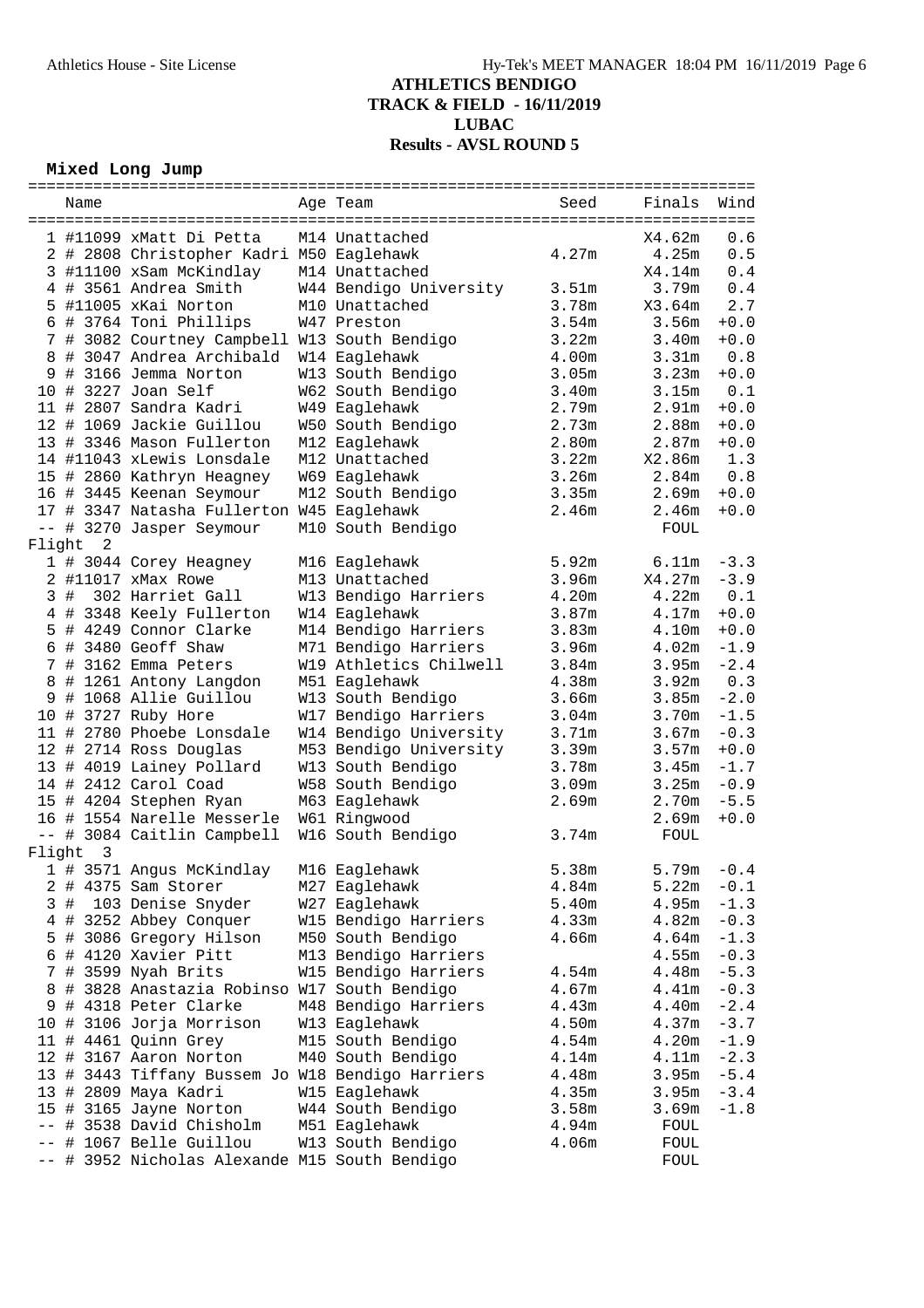**TRACK & FIELD - 16/11/2019**

**LUBAC**

**Results - AVSL ROUND 5**

# **Mixed Shot Put**

|        | Name     |                                           | Age Team               | Seed              | Finals            |
|--------|----------|-------------------------------------------|------------------------|-------------------|-------------------|
|        |          |                                           |                        |                   |                   |
| Flight | 1        |                                           |                        |                   |                   |
|        |          | 1 # 3873 Jake Gavriliadis                 | M13 Bendigo Harriers   | 13.78m            | 14.75m            |
|        |          | 2 # 105 Emma Berg                         | W18 South Bendigo      | 13.70m            | 13.04m            |
|        |          | 3 # 3345 James Bentley                    | M15 Eaglehawk          | 11.22m            | 11.35m            |
|        |          |                                           |                        |                   |                   |
|        |          | 4 # 4120 Xavier Pitt                      | M13 Bendigo Harriers   |                   | 11.23m            |
|        |          | 5 # 4119 Alex Pitt                        | M15 Bendigo Harriers   |                   | 11.15m            |
|        |          | 6 # 4461 Quinn Grey                       | M15 South Bendigo      | 9.37m             | 10.82m            |
|        |          | 7 # 3861 Mackenzie Cooper                 | M20 Bendigo Harriers   | 10.21m            | 9.86m             |
|        |          | 8 # 3862 Bailey Cooper                    | M22 Bendigo Harriers   | 10.20m            | 9.72m             |
|        |          | 9 # 1176 Kye Mason                        | M17 Eaglehawk          |                   | 8.77m             |
|        |          | 10 # 2482 Terry Hicks                     | M65 Eaglehawk          | 8.79m             | 8.69m             |
|        |          | 11 # 4068 Haylee Greenman                 | W15 Bendigo Harriers   | 8.34m             | 8.68m             |
|        |          | 12 # 3052 Olivia Graham                   | W19 Eaglehawk          | 8.77m             | 8.55m             |
|        |          | 13 # 103 Denise Snyder                    | W27 Eaglehawk          | 8.67m             | 8.26m             |
|        |          | 14 # 3538 David Chisholm                  | M51 Eaglehawk          | 9.20m             | 8.24m             |
|        |          | 15 # 3970 Neil Shaw                       | M46 Bendigo Harriers   | 8.51m             | 8.23m             |
|        |          | 16 # 3165 Jayne Norton                    | W44 South Bendigo      | 8.50m             | 8.15m             |
|        |          |                                           |                        |                   |                   |
|        |          | 17 # 3167 Aaron Norton                    | M40 South Bendigo      | 8.35m             | 8.13m             |
|        |          | 18 # 3119 Craig Graham                    | M54 Eaglehawk          | 8.04 <sub>m</sub> | 7.71m             |
|        |          | 19 # 3971 Brody Shaw                      | M14 Bendigo Harriers   | 8.88m             | $6.74m$           |
|        | Flight 2 |                                           |                        |                   |                   |
|        |          | 1 # 3445 Keenan Seymour                   | M12 South Bendigo      | 6.58m             | 7.76m             |
|        |          | 2 # 2806 Laura Kadri                      | W17 Eaglehawk          |                   | 7.32m             |
|        |          | 3 #11005 xKai Norton                      | M10 Unattached         | 7.01m             | X7.17m            |
|        |          | 4 # 3854 Martin Fryer                     | M75 Eaglehawk          | 7.06m             | 7.15m             |
|        |          | 5 # 4077 Amanda Robinson                  | W40 Bendigo Harriers   | 6.92m             | 7.14m             |
|        |          | $6$ # 4375 Sam Storer                     | M27 Eaglehawk          | 7.27m             | 7.05m             |
|        |          | 7 # 3075 Peter Savage                     | M65 Eaglehawk          | 6.76m             | 6.71m             |
|        |          | 8 # 3166 Jemma Norton                     | W13 South Bendigo      | 6.35m             | 6.39m             |
|        |          |                                           |                        |                   |                   |
|        |          | 9 # 3007 Leah Langtree                    | W43 Eaglehawk          | 6.19m             | 6.25m             |
|        |          | 10 # 3446 Destiney Seymour                | W15 South Bendigo      | 6.44m             | 5.91 <sub>m</sub> |
|        |          | 11 #11003 xAbbey Berg                     | W11 Unattached         | 5.65m             | X5.88m            |
|        |          | 12 # 3270 Jasper Seymour                  | M10 South Bendigo      | 6.74m             | 5.34m             |
|        |          | 13 # 3822 Jorja Peace                     | W15 Eaglehawk          | 6.00m             | 5.27m             |
|        |          | 14 # 3172 %Timothy Sullivan M44 Eaglehawk |                        | 5.46m             | 5.19m             |
|        |          | 15 # 2860 Kathryn Heagney                 | W69 Eaglehawk          | 5.06m             | 5.10m             |
|        |          | 16 # 3347 Natasha Fullerton W45 Eaglehawk |                        | 4.63m             | 4.75m             |
|        |          | 17 # 3346 Mason Fullerton                 | M12 Eaglehawk          | 4.52m             | 4.57m             |
|        |          | 18 # 3074 Wendy Ennor                     | W62 Eaglehawk          | 4.53m             | 4.53m             |
|        |          | 19 #11035 xJohn Carter                    | M69 Unattached         | 4.55m             | X4.49m            |
|        |          | 20 # 2999 Jennifer Payne                  | W63 South Bendigo      | 4.25m             | 4.44m             |
|        |          |                                           |                        |                   |                   |
| Flight | 3        |                                           |                        |                   |                   |
|        |          | 1 # 3727 Ruby Hore                        | W17 Bendigo Harriers   | 9.01 <sub>m</sub> | 9.10m             |
|        |          | 2 # 3989 Emma Orme                        | W12 South Bendigo      | 8.31m             | 9.03m             |
|        |          | 3 # 1554 Narelle Messerle                 | W61 Ringwood           | 8.51m             | 8.11m             |
|        |          | 4 # 3162 Emma Peters                      | W19 Athletics Chilwell | 7.26m             | 7.46m             |
|        |          | 5 # 4204 Stephen Ryan                     | M63 Eaglehawk          | 7.91m             | 7.42m             |
|        |          | 6 # 3094 Niah Langtree                    | W17 Eaglehawk          | 7.02m             | 7.25m             |
| 7      |          | # 2714 Ross Douglas                       | M53 Bendigo University | 7.63m             | 7.14m             |
| 8      |          | # 2808 Christopher Kadri M50 Eaglehawk    |                        | 7.42m             | 7.10m             |
|        |          | 9 # 1012 Leigh Browell                    | M45 South Bendigo      | 7.34m             | 6.98m             |
|        |          | 10 # 3106 Jorja Morrison                  | W13 Eaglehawk          | 7.74m             | 6.38m             |
|        |          |                                           |                        |                   |                   |
|        |          | 11 # 2412 Carol Coad                      | W58 South Bendigo      | 6.74m             | 6.36m             |
|        |          | 12 # 3348 Keely Fullerton                 | W14 Eaglehawk          | 7.37m             | 6.34m             |
|        |          | 13 # 1261 Antony Langdon                  | M51 Eaglehawk          | 7.08m             | 6.32m             |
|        |          | 14 # 3855 Kenan Seebah                    | M16 Eaglehawk          |                   | 6.17m             |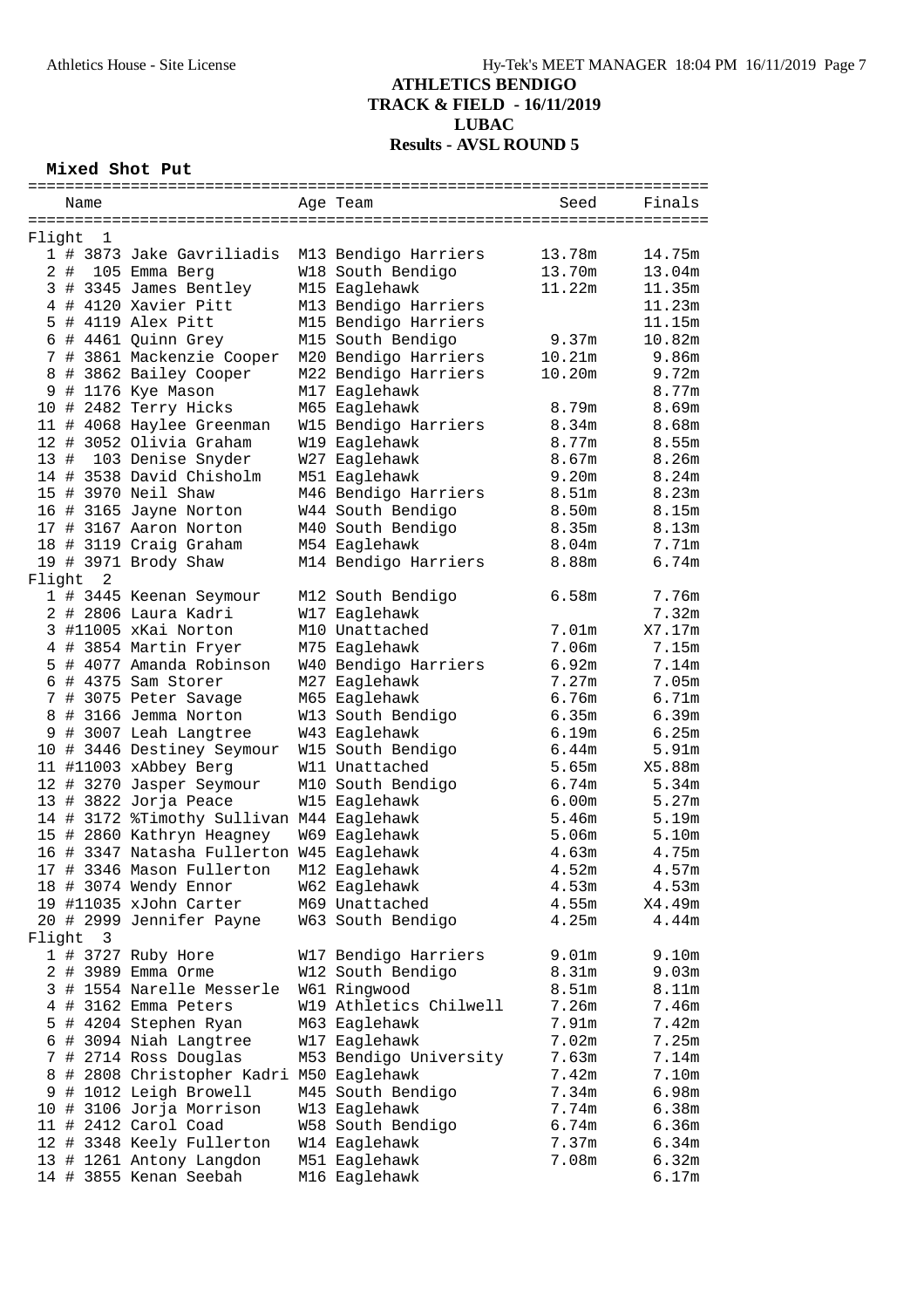### **Mixed Javelin Throw**

|        |  | Name           |                                              |  | Age Team                       | Seed   | Finals  |
|--------|--|----------------|----------------------------------------------|--|--------------------------------|--------|---------|
|        |  |                |                                              |  |                                |        |         |
| Flight |  | 1              |                                              |  |                                |        |         |
|        |  |                | 1 # 2809 Maya Kadri                          |  | W15 Eaglehawk                  | 25.17m | 24.93m  |
|        |  |                | 2 # 4198 Sara Berg                           |  | W16 South Bendigo              | 22.66m | 23.69m  |
|        |  |                | 3 # 2714 Ross Douglas                        |  | M53 Bendigo University         | 21.81m | 23.48m  |
|        |  |                | 4 # 3727 Ruby Hore                           |  | W17 Bendigo Harriers           | 25.15m | 23.00m  |
|        |  |                | 5 # 3875 Alex Gavriliadis                    |  | M15 Bendigo Harriers           | 20.43m | 22.47m  |
|        |  |                | 6 # 4078 Tiahna Robinson                     |  | W15 Bendigo Harriers           | 21.47m | 22.43m  |
|        |  |                | 7 # 3162 Emma Peters                         |  | W19 Athletics Chilwell         | 19.72m | 19.27m  |
|        |  |                | 8 # 3075 Peter Savage                        |  | M65 Eaglehawk                  | 19.82m | 18.87m  |
|        |  |                | 9 # 3904 Kevin Shanahan                      |  | M63 Eaglehawk                  | 17.67m | 18.39m  |
|        |  |                |                                              |  |                                |        |         |
|        |  |                | 10 # 2412 Carol Coad                         |  | W58 South Bendigo              | 18.45m | 18.30m  |
|        |  |                | 11 # 3989 Emma Orme                          |  | W12 South Bendigo              | 20.65m | 16.86m  |
|        |  |                | 12 # 4204 Stephen Ryan                       |  | M63 Eaglehawk                  | 17.48m | 16.06m  |
|        |  |                | 12 # 1554 Narelle Messerle                   |  | W61 Ringwood                   | 18.63m | 16.06m  |
| Flight |  | 2              |                                              |  |                                |        |         |
|        |  |                | 1 # 4119 Alex Pitt                           |  | M15 Bendigo Harriers           | 50.90m | 45.29m  |
|        |  |                | 2 # 4120 Xavier Pitt                         |  | M13 Bendigo Harriers           | 37.54m | 42.19m  |
|        |  |                | 3 # 105 Emma Berg                            |  | W18 South Bendigo              | 36.08m | 38.41m  |
|        |  |                | 4 # 3862 Bailey Cooper                       |  | M22 Bendigo Harriers           | 40.01m | 38.38m  |
|        |  |                | 5 # 3571 Angus McKindlay                     |  | M16 Eaglehawk                  | 37.30m | 36.06m  |
|        |  |                | 6 # 4461 Quinn Grey                          |  | M15 South Bendigo              | 33.76m | 33.43m  |
|        |  |                | 7 # 3538 David Chisholm                      |  | M51 Eaglehawk                  | 32.67m | 32.92m  |
|        |  |                | 8 # 3873 Jake Gavriliadis                    |  | M13 Bendigo Harriers           | 32.15m | 32.72m  |
|        |  |                | 9 # 3345 James Bentley                       |  | M15 Eaglehawk                  | 32.22m | 31.94m  |
|        |  |                | 10 # 2482 Terry Hicks                        |  | M65 Eaglehawk                  | 32.48m | 30.65m  |
|        |  |                | 11 # 2808 Christopher Kadri M50 Eaglehawk    |  |                                | 28.68m | 30.07m  |
|        |  |                | 12 # 3165 Jayne Norton                       |  | W44 South Bendigo              | 27.37m | 29.96m  |
|        |  |                | 13 # 3167 Aaron Norton                       |  | M40 South Bendigo              | 28.12m | 29.62m  |
|        |  |                | 14 # 3861 Mackenzie Cooper                   |  | M20 Bendigo Harriers           | 33.57m | 29.52m  |
|        |  |                | 15 # 3970 Neil Shaw                          |  | M46 Bendigo Harriers           | 28.21m | 29.21m  |
|        |  |                | 16 # 3444 Jorja Hill                         |  | W14 Bendigo Harriers           | 27.90m | 29.18m  |
|        |  |                | 17 # 4068 Haylee Greenman                    |  | W15 Bendigo Harriers           | 27.33m | 26.27m  |
|        |  |                | 18 # 1176 Kye Mason                          |  | M17 Eaglehawk                  |        | 24.76m  |
|        |  |                | 19 # 103 Denise Snyder                       |  | W27 Eaglehawk                  | 28.46m | 23.40m  |
| Flight |  | $\overline{3}$ |                                              |  |                                |        |         |
|        |  |                | 1 # 3082 Courtney Campbell W13 South Bendigo |  |                                | 16.50m | 17.50m  |
|        |  |                | 2 #11005 xKai Norton                         |  | M10 Unattached                 | 15.12m | X16.61m |
|        |  |                | 3 # 3052 Olivia Graham                       |  | W19 Eaglehawk                  | 16.19m | 15.25m  |
|        |  |                |                                              |  |                                |        |         |
|        |  |                | 4 # 3854 Martin Fryer                        |  | M75 Eaglehawk<br>W17 Eaglehawk | 15.21m | 14.81m  |
|        |  |                | 5 # 2806 Laura Kadri                         |  |                                |        | 13.87m  |
|        |  |                | 6 #11003 xAbbey Berg                         |  | W11 Unattached                 | 9.42m  | X13.74m |
| 7      |  |                | # 4077 Amanda Robinson                       |  | W40 Bendigo Harriers           | 12.09m | 13.66m  |
| 8      |  |                | # 3561 Andrea Smith                          |  | W44 Bendigo University         | 15.86m | 13.49m  |
| 9      |  |                | # 3007 Leah Langtree                         |  | W43 Eaglehawk                  | 16.65m | 12.81m  |
|        |  |                | 10 # 3445 Keenan Seymour                     |  | M12 South Bendigo              | 10.46m | 12.53m  |
|        |  |                | 11 # 3166 Jemma Norton                       |  | W13 South Bendigo              | 17.58m | 12.27m  |
|        |  |                | 12 # 3119 Craig Graham                       |  | M54 Eaglehawk                  | 15.12m | 12.09m  |
|        |  |                | 13 # 3074 Wendy Ennor                        |  | W62 Eaglehawk                  | 10.79m | 11.67m  |
|        |  |                | 14 # 3270 Jasper Seymour                     |  | M10 South Bendigo              | 13.62m | 11.18m  |
|        |  |                | 15 # 3446 Destiney Seymour                   |  | W15 South Bendigo              | 12.60m | 10.34m  |
|        |  |                | 16 # 3083 Kylie Campbell                     |  | W43 South Bendigo              | 9.45m  | 9.39m   |
|        |  |                | 17 #11035 xJohn Carter                       |  | M69 Unattached                 | 7.05m  | X6.55m  |